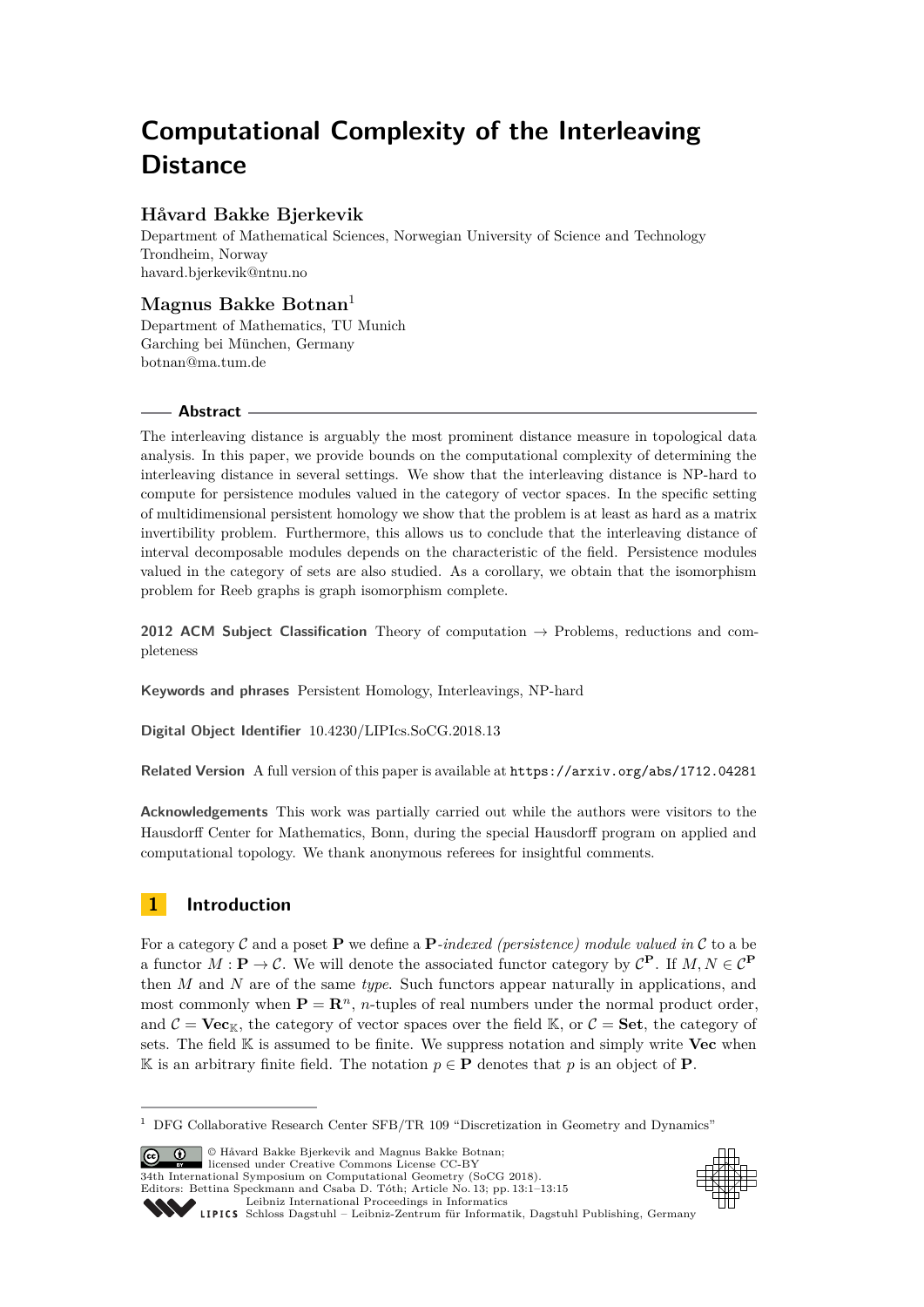#### **13:2 Computational Complexity of the Interleaving Distance**

 $\triangleright$  Remark. Throughout the paper we make use of basic concepts from category theory. The reader unfamiliar to such ideas will find the necessary background material in the first few pages of [\[13\]](#page-13-0).

Assume that  $h: X \to \mathbb{R}$  is a continuous function of "Morse type", a generalization of a Morse function on a compact manifold. Roughly, a real-valued function is of Morse type if the homotopy type of the fibers changes at finite set of values; see [\[16\]](#page-13-1) for a precise definition. We shall now briefly review four different scenarios in which functors of the aforementioned form can be associated to *h*.

Let  $H_p$ : **Top**  $\rightarrow$  **Vec**<sub>K</sub> denote the *p*-th singular homology functor with coefficients in K, and let  $\pi_0 : \textbf{Top} \to \textbf{Set}$  denote the functor giving the set of path-components. We also associate the two following functors to *h* whose actions on morphisms are given by inclusions:

$$
\mathcal{S}^{\uparrow}(h) : \mathbf{R} \to \mathbf{Top}
$$
  

$$
\mathcal{S}^{\uparrow}(h)(t) = \{x \in X \mid h(x) \le t\}
$$
  

$$
\mathcal{S}(h)(-s,t) = \{x \in X \mid s \le h(x) \le t\}
$$

- *Persistent Homology* studies the evolution of the homology of the sublevel sets of *h* and is perhaps the most prominent tool in topological data analysis [\[16\]](#page-13-1). Specifically, the *p*-th sublevel set persistence module associated to h is the functor  $H_p \mathcal{S}^{\uparrow}(h) : \mathbf{R} \to$ **Vec**. Importantly, such a module is completely determined by a collection of intervals  $\mathcal{B}(H_p\mathcal{S}^{\uparrow}(h))$  called the *barcode* of  $H_p\mathcal{S}^{\uparrow}(h)$ . This collection of intervals is then in turn used to extract topological information from the data at hand. In Fig. [1](#page-2-0) we show the associated barcode for  $p = 0$  and  $p = 1$  for a function of Morse type.
- Upon replacing  $H_p$  by  $\pi_0$  in the above construction we get a *merge tree*. That is, the  $\equiv$ *merge tree associated to h* is the functor  $\tau^h : \pi_0 \mathcal{S}^{\uparrow}(h) : \mathbf{R} \to \mathbf{Set}$ . A merge tree captures the evolution of the path components of the sublevel sets of *h* and can be, as the name indicates, be visualized as (a disjoint union of) rooted trees. See Fig. [1](#page-2-0) for an example.
- The two aforementioned examples used sublevel sets. A richer invariant is obtained by  $\blacksquare$ considering interlevel sets: define the *p-th interlevel set persistence of h* to be the functor  $H_pS(h): \mathbb{R}^2 \to \mathbf{Vec}$ . Analogously to above, such a module is completely determined by a collection  $\mathcal{B}(H_p\mathcal{S}(h))$  of simple regions in  $\mathbb{R}^2$ . However, it is often the collection of intervals  $\mathcal{L}_p(h)$  obtained by the intersection of these regions with the anti-diagonal  $y = -x$  which are used in data analysis. We refer the reader to [\[9\]](#page-13-2) for an in-depth treatment. In Fig. [1](#page-2-0) we show an example of the 0-th interlevel set barcode. Observe how the endpoints of the intervals correspond to different types of features of the Reeb graph.
- Just as interlevel set persistence is a richer invariant than sublevel set persistence, the *Reeb graph* is richer in structure than the merge tree. Specifically, we define the functor  $\text{Reeb}^h := \pi_0 \mathcal{S}(h) : \mathbb{R}^2 \to \text{Set}$ . Just as for Merge trees,  $\text{Reeb}^h$  admits a visualization of a graph; see Fig. [1.](#page-2-0) In particular, this appealing representation has made Reeb graphs a popular objects of study in computational geometry and topology, and they have found many applications in data visualization and exploratory data analysis.

These are all examples of topological invariants arising from a single real-valued function. There are many settings for which it is more fruitful to combine a collection of real-valued functions into a single function  $g: X \to \mathbb{R}^n$  [\[14\]](#page-13-3). By combining them into a single function we not only learn how the data looks from the point of view of each function (i.e. a type of measurement) but how the different functions (measurements) interact. One obvious way to assign a (algebraic) topological invariant to *g* is to filter it by sublevel sets. That is, define  $S^{\uparrow}(g) : \mathbf{R}^n \to \mathbf{Top}$  by  $S^{\uparrow}(g)(t) = \{x \in X \mid g(x) \leq t\}$ . The associated functor  $H_p \mathcal{S}^{\uparrow}(g) : \mathbf{R}^n \to \mathbf{Vec}$  is an example of an *n*-dimensional persistence module. We saw above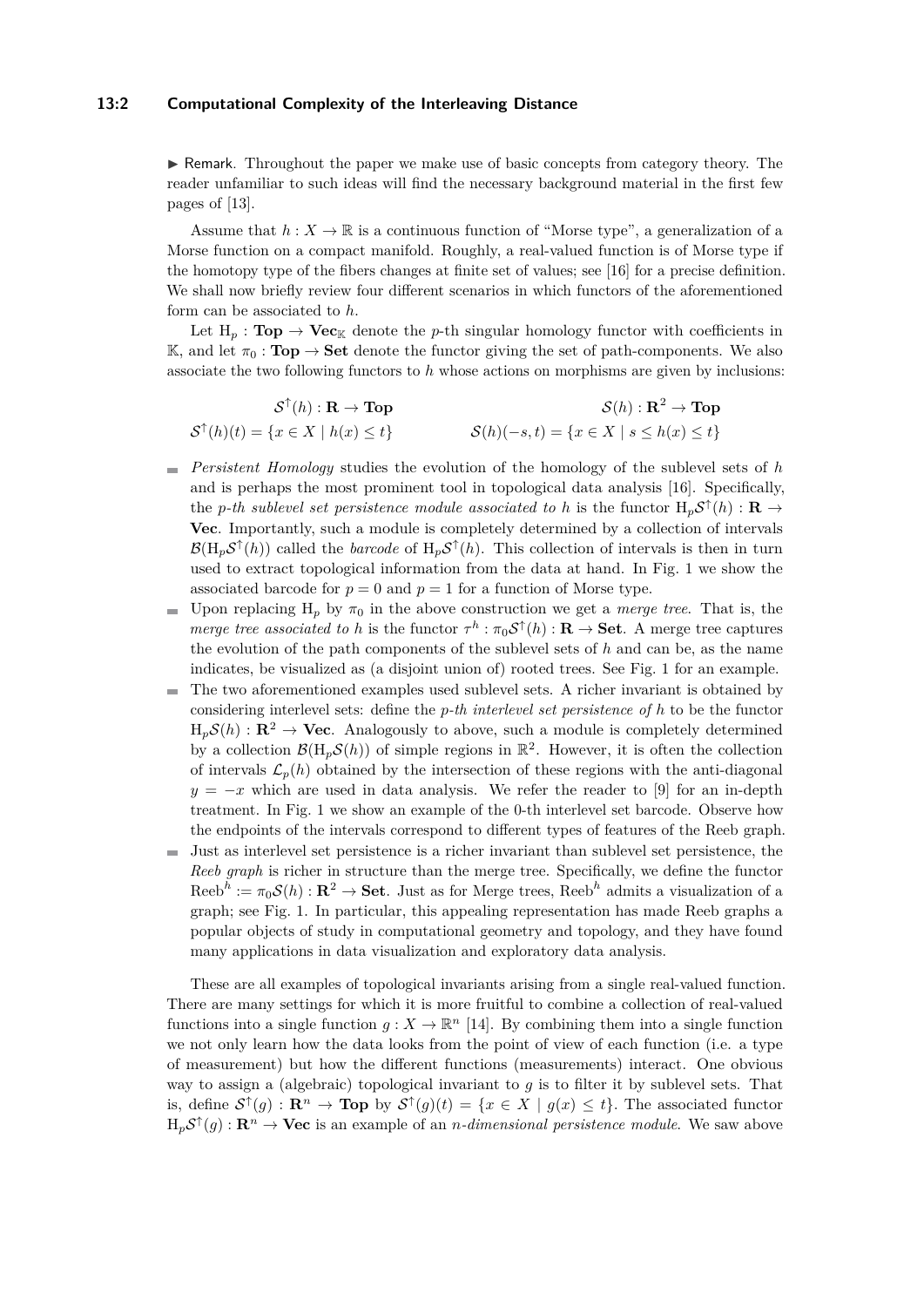<span id="page-2-0"></span>

**Figure 1** The height function of the solid shape is of Morse type. The associated Reeb graph, merge tree, sublevel set barcodes, and interlevel set barcode are shown to the right.

that for  $n = 1$  this functor is completely described by a collection of intervals. This is far from true for  $n \geq 2$ : there exists no way to describe such functors by interval-like regions in higher-dimensional Euclidean space. Even the task of parameterizing such (indecomposable) modules is known to be a *hopeless* problem (so-called *wild representation type*) [\[3\]](#page-13-4).

## **1.1 The interleaving distance**

Different types of distances have been proposed on various types of persistence modules with values in **Vec** [\[26,](#page-14-1) [24,](#page-13-5) [17,](#page-13-6) [12,](#page-13-7) [5\]](#page-13-8). Of all these, the *interleaving distance* is arguably the most prominent for the following reasons: the theory of interleavings lies at the core of the theoretical foundations of 1-dimensional persistence, notably through the Isometry Theorem (Theorem [7\)](#page-5-0). Furthermore, it was shown by Lesnick that when  $\mathbb K$  is a prime field, the interleaving distance is the *most discriminative* of all *stable* metrics on such modules. We refer to [\[24\]](#page-13-5) for the precise statement. As we shall see, it is also an immediate consequence of Theorem [7](#page-5-0) that the interleaving distance for 1-dimensional persistence modules can be computed in polynomial time.

Lesnick's result generalizes to *n*-dimensional persistence modules, but the computational complexity of computing the interleaving distance of such modules remains unknown. An efficient algorithm to compute the interleaving distance could carry a profound impact on topological data analysis: the standard pipeline for 1-dimensional persistent homology is to first compute the barcode and then perform analysis on the collection of intervals. However, for multi-dimensional persistence there is no way of defining the barcode. With an efficient algorithm for computing the interleaving distance at hand it would still not be clear how to analyze the persistence modules individually, but we would have a theoretical optimal way of comparing them. This in turn could be used in clustering, kernel methods, and other kinds of data analysis widely applied in the 1-dimensional setting.

## **Complexity**

The purpose of this paper is to determine the computational complexity of computing the interleaving distance. To make this precise, we need to associate a notion of size to the persistence modules.

- $\triangleright$  **Definition 1.** Let **P** denote a poset category and  $M : \mathbf{P} \to \mathcal{C}$ .
- For  $C = \textbf{Vec}$ , define the *total dimension of M* to be dim  $M = \sum_{p \in \mathbf{P}} \dim M_p$ .
- $\blacksquare$ For  $M: \mathbf{Z} \to \mathbf{Set}$ , define the *total cardinality of*  $M$  to be  $|M| = \sum_{p \in \mathbf{P}} |M_p|$ .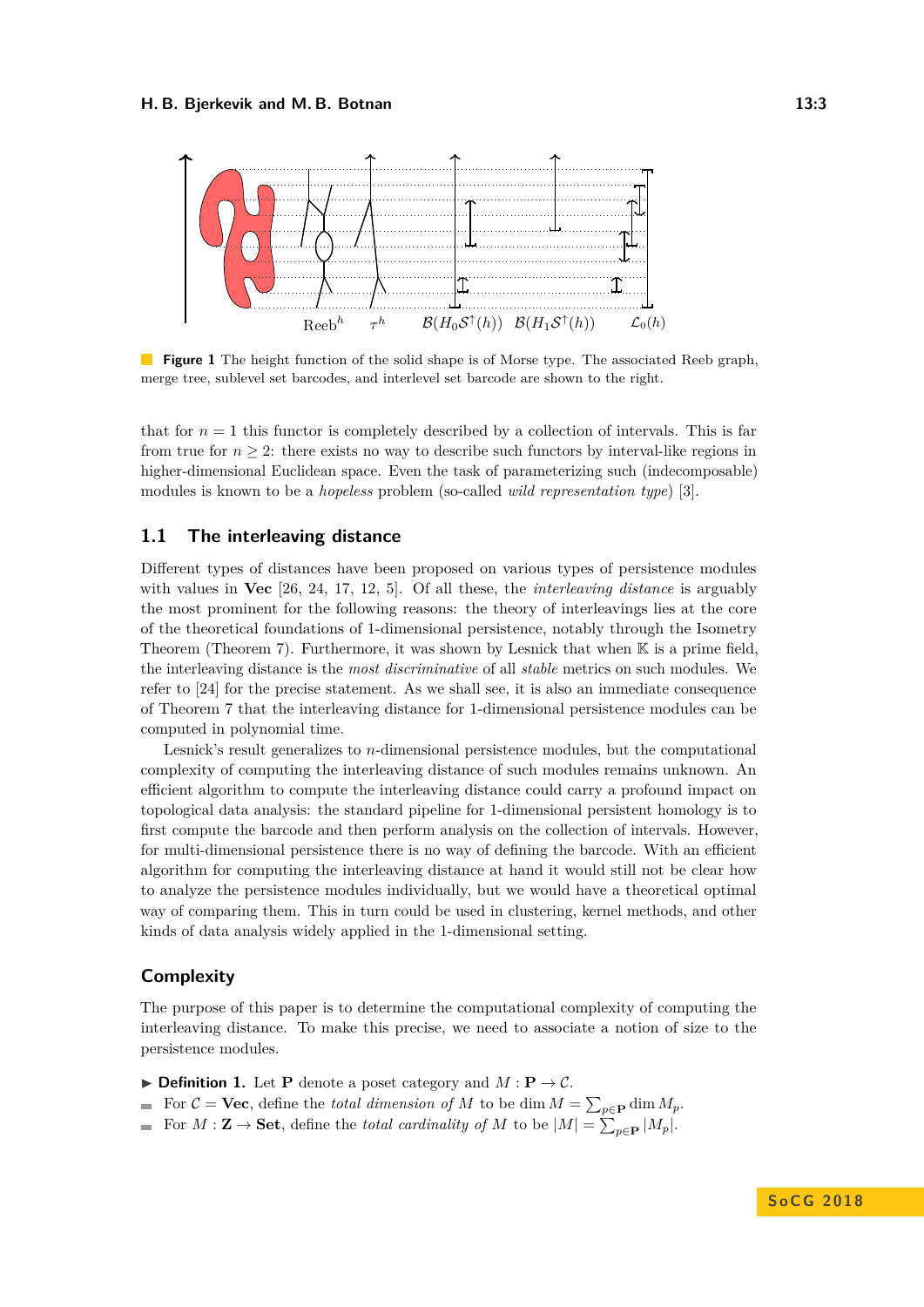#### **13:4 Computational Complexity of the Interleaving Distance**

The input size will be the total dimension or the total cardinality and for the the remaining of the paper **we shall always assume** that those quantities are finite. The following shows that there exists an algorithm, polynomial in the input size, which determines whether or not two **P**-indexed modules valued in **Vec** are isomorphic.

<span id="page-3-0"></span>**Find Theorem 2** ([\[10\]](#page-13-9)). Let **P** be a finite poset and  $M, M' : \mathbf{P} \to \mathbf{Vec}$ . There exists a *deterministic algorithm which decides if*  $M \cong M'$  *in*  $\mathcal{O}((\dim M + \dim M')^6)$ .

This result will be important to us in what ensues because the strongest of interleavings, the 0-interleaving, is by definition a pair of inverse isomorphisms. Furthermore, by choosing an appropriate basis for each vector space, an isomorphism between  $M$  and  $M'$  is nothing more than a collection of matrices with entries in a finite field. Likewise a *δ*-interleaving will be nothing more than a collection of matrices over a finite field satisfying certain constraints. When  $C =$  Set the morphisms are specified by collections of functions between finite sets. Hence, the decision problems considered in this paper **are trivially in NP**.

Furthermore, it is an immediate property of the Morse type of *h*, that the modules considered above are *discrete*. Intuitively, we say that an **R***n*-indexed persistence module *M* is discrete if there exists a  $\mathbb{Z}^n$ -indexed persistence module containing all the information of  $M$ ; see [\[7\]](#page-13-10). In practice, persistence modules arising from data will be discrete. Hence, when it comes to algorithmic questions we shall restrict ourselves to the setting in which  $P = Z^n$ or a slight generalization thereof. Importantly, the modules considered in this paper can be *δ*-interleaved only for *δ* ∈ {0*,* 1*,* 2*, . . .*}.

## **Contributions**

The contributions of this paper are summarized in Table [1.](#page-4-0) Concretely, a cell in Table [1](#page-4-0) gives a complexity bound on the decision problem of deciding if two modules of the given type are *δ*-interleaved. It is an easy consequence of the definition of the interleaving distance that this is at least as hard as determining the distance itself. The cells with a shaded background indicate that novel contributions to that complexity bound is provided in this paper. Recall that we have defined the input size to be  $n = \dim M + \dim M'$  when the modules are valued in **Vec**, and  $n = |M| + |M'|$  when the modules are valued in **Set**. Observe that any non-trivial functor  $M: \mathbf{Z}^m \to \mathbf{Set}$  must have  $|M| = \infty$ . Hence, when we talk about interleavings of such functors, we shall assume that they are completely determined by a restriction to a finite sub-grid. The input size is then the total cardinalities of the restrictions. We will now give a brief summary of the cells of Table [1.](#page-4-0)

- **Z**  $\rightarrow$  **Vec.** [ $\delta > 0$ ] This bound is achieved by first determining the barcodes of the persistence modules and then using Theorem [7](#page-5-0) to obtain the interleaving distance. The complexity of this is  $\mathcal{O}(\text{FindBarcode} + \text{Match}) = \mathcal{O}(n^{\omega} + n^{1.5} \log n) = \mathcal{O}(n^{\omega})$  where  $\omega$ is the matrix multiplication exponent[\[22\]](#page-13-11). The details can be found in [\[7\]](#page-13-10). In [\[25\]](#page-14-2), the complexity is shown to be  $\mathcal{O}(n^{\omega} + n^2 \log^2 n)$  for essentially the same problem, but with a slightly different input size *n*.
- $\mathbf{Z} \to \mathbf{Set}.$  [ $\delta = 0$ ] Essentially isomorphism of rooted trees; see [\[7\]](#page-13-10). [ $\delta \geq 1$ ] This follows m. from arguments in [\[1\]](#page-12-0).
- $\mathbf{Z}^2 \to \mathbf{Vec}.$  [ $\delta = 0$ ] This is Theorem [2](#page-3-0) for  $\mathbf{P} = \mathbf{Z}^2$ . [ $\delta \geq 1$ ] A *constrained invertibility* (CI) problem is a triple  $(P, Q, n)$  where P and Q are subsets of  $\{1, 2, \ldots, n\}^2$ . We say that a CI-problem  $(P, Q, n)$  is *solvable* if there exists an invertible  $n \times n$  matrix M such that  $M_{i,j} = 0$  for all  $(i,j) \in P$  and  $M_{i',j'}^{-1} = 0$  for all  $(i',j') \in Q$ . We call  $(M, M^{-1})$  a *solution* of  $(P, Q, n)$ . In Section [4](#page-9-0) we show that a CI-problem is solvable if and only if an associated pair of  $\mathbb{Z}^2$ -indexed modules is 1-interleaved. Thus, the interleaving problem is *constrained invertibility-hard* (CI-hard).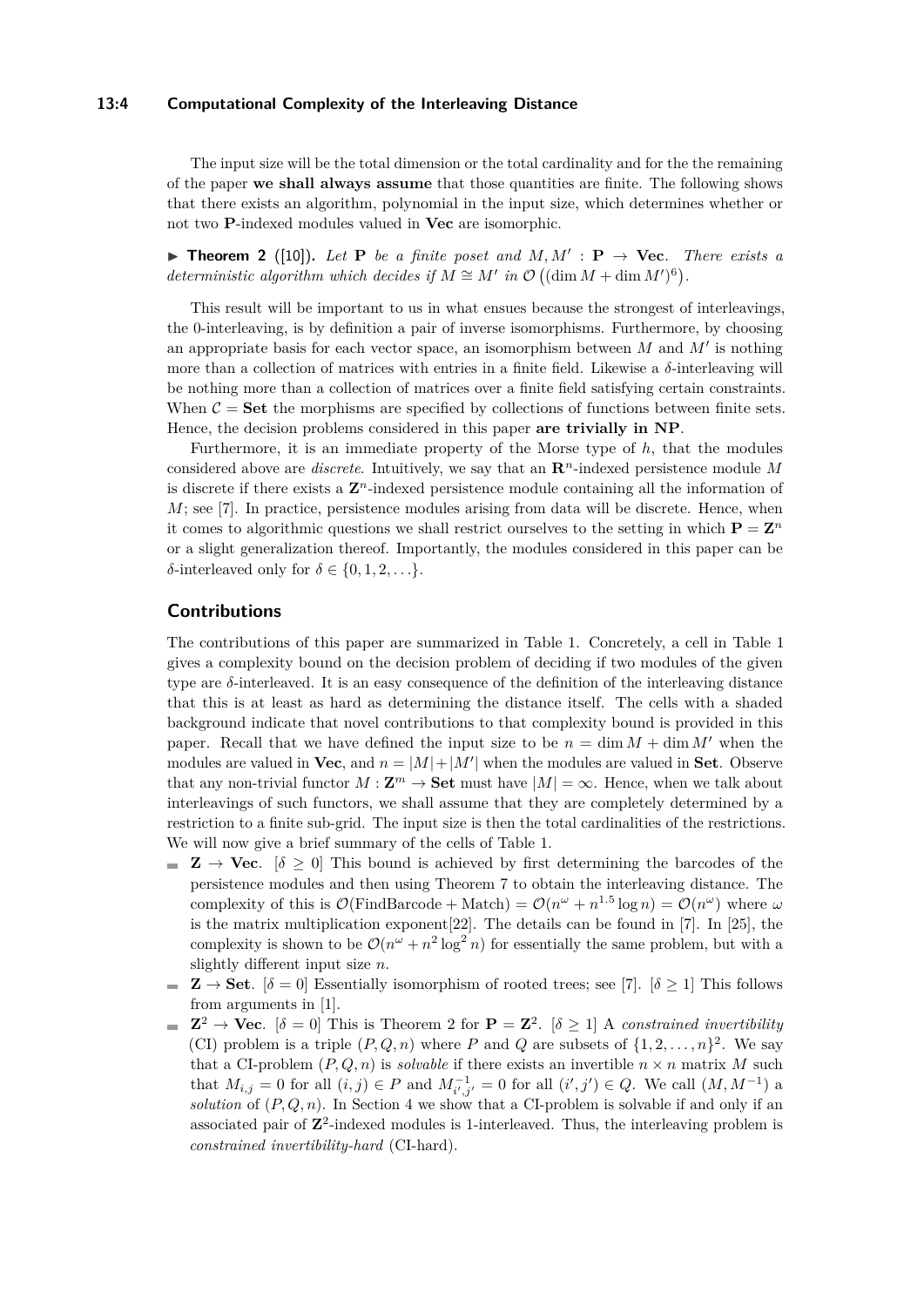#### **H. B. Bjerkevik and M. B. Botnan 13:5**

<span id="page-4-0"></span>**Table 1** The complexity of checking for  $\delta$ -interleavings between modules M and M'. If the target category is **Vec** then  $n = \dim M + \dim M'$ , and if the target category is **Set** then  $n = |M| + |M'|$ . Here  $\omega$  is the matrix multiplication exponent.

|                 | type/ $\delta \mid \mathbf{Z} \to \mathbf{Vec} \mid$ | $\mathbf{Z} \to \mathbf{Set}$ |                                | $\left\  \begin{array}{ccc} \mathbf{Z}^2 \to \mathbf{Vec} \end{array} \right\  \quad \mathbf{Z}^2 \to \mathbf{Set} \quad \left\  \begin{array}{ccc} \mathbf{Z}^{L,C} \to \mathbf{Vec}_{\mathbb{Z}/2\mathbb{Z}} \end{array} \right\ $ |
|-----------------|------------------------------------------------------|-------------------------------|--------------------------------|--------------------------------------------------------------------------------------------------------------------------------------------------------------------------------------------------------------------------------------|
|                 | $\delta = 0$   $\mathcal{O}(n^{\omega})$             | $\overline{\mathcal{O}(n)}$   | $\mathcal{O}(n^6)$ GI-complete | $\mathcal{O}(n^6)$                                                                                                                                                                                                                   |
| $\delta \geq 1$ | $\mathcal{O}(n^{\omega})$                            | $\vert$ NP-complete $\vert$   | CI-hard NP-complete            | NP-complete                                                                                                                                                                                                                          |

- $\mathbb{Z}^2 \to \mathbf{Set}$ .  $[\delta = 0]$  Reeb graphs are a particular type of functors  $\mathbb{Z}^2 \to \mathbf{Set}$  and deciding if two Reeb graphs are isomorphic is graph isomorphism-hard (GI-hard) [\[20\]](#page-13-12). In [\[7\]](#page-13-10) we strengthen this result by showing that the isomorphism problem for  $\mathbb{Z}^2 \to \mathbf{Set}$  is in fact GI-*complete*. This also implies that Reeb graph isomorphism is GI-complete.  $\delta \geq 1$  This follows from  $\mathbf{Z} \to \mathbf{Set}$ .
- $\mathbf{Z}^{L,C} \to \mathbf{Vec}_{\mathbb{Z}/2\mathbb{Z}}$ . For two sets *L* and *C*, define  $\mathbf{Z}^{L\to C}$  to be the poset generated by the following disjoint union of posets  $\mathbf{Z}^{L\to C} := \bigsqcup_{l \in L, c \in C} \mathbf{Z}$  with the added relation  $(l,t) < (c,t)$  for every  $l \in L$ ,  $c \in C$  and  $t \geq 3$ . This poset is a mild generalization of a disjoint union of **Z**'s.  $[\delta = 0]$  Immediate from Theorem [2.](#page-3-0)  $[\delta \ge 1]$  Follows from a reduction from 3-SAT; see Section [3.](#page-6-0) This shows that computing the generalized interleaving distance of [\[12\]](#page-13-7) for **Vec**-valued persistence modules is NP-complete in general.

## **2 Preliminaries**

For **P** a poset and C an arbitrary category,  $M : \mathbf{P} \to \mathcal{C}$  a functor, and  $a, b \in \mathbf{P}$ , let  $M_a = M(a)$ , and let  $\varphi_M(a, b) : M_a \to M_b$  denote the morphism  $M(a \leq b)$ .

## <span id="page-4-1"></span>**2.1 Interleavings**

In this section we review the theory of interleavings for  $\mathbf{Z}^n$ -indexed modules. For a treatment of the  $\mathbb{R}^n$ -indexed setting see [\[24\]](#page-13-5). For a discussion on interleavings over arbitrary posets see [\[12\]](#page-13-7).

For  $u \in \mathbb{Z}^n$ , define the *u*-shift functor  $(-)(u): \mathcal{C}^{\mathbb{Z}^n} \to \mathcal{C}^{\mathbb{Z}^n}$  on objects by  $M(u)_a = M_{u+a}$ , together with the obvious internal morphisms, and on morphisms  $f : M \to N$  by  $f(u)_a =$  $f(u + a) : M(u)<sub>a</sub> \to N(u)<sub>a</sub>$ . For  $u \in \{0, 1, \ldots\}$ <sup>n</sup>, let  $\varphi_M^u : M \to M(u)$  be the morphism whose restriction to each  $M_a$  is the linear map  $\varphi_M(a, a + u)$ . For  $\delta \in \{0, 1, 2, \ldots\}$  we will abuse notation slightly by letting  $(-)(\delta)$  denote the  $\delta(1,\ldots,1)$ -shift functor, and letting  $\varphi_M^{\delta}$ denote  $\varphi_M^{\delta(1,...,1)}$ .

**► Definition 3.** Given  $\delta \in \{0, 1, ...\}$ , a  $\delta$ -interleaving between *M*, *N* : **Z**<sup>*n*</sup> → *C* is a pair of morphisms  $f: M \to N(\delta)$  and  $g: N \to M(\delta)$  such that  $g(\delta) \circ f = \varphi_M^{2\delta}$  and  $f(\delta) \circ g = \varphi_N^{2\delta}$ .

We call *f* and *g δ-interleaving morphisms*. If there exists a *δ*-interleaving between *M* and *N*, we say *M* and *N* are  $\delta$ -interleaved. The *interleaving distance*  $d_I : Ob(\mathcal{C}^{\mathbf{Z}^n}) \times Ob(\mathcal{C}^{\mathbf{Z}^n}) \to [0, \infty]$ is given by  $d_I(M, N) = \min{\delta \in \{0, 1, \ldots\}} | M \text{ and } N \text{ are } \delta\text{-interleaved}\}\.$  Here we set  $d_I(M, N) = \infty$  if there does not exist a *δ*-interleaving for any *δ*.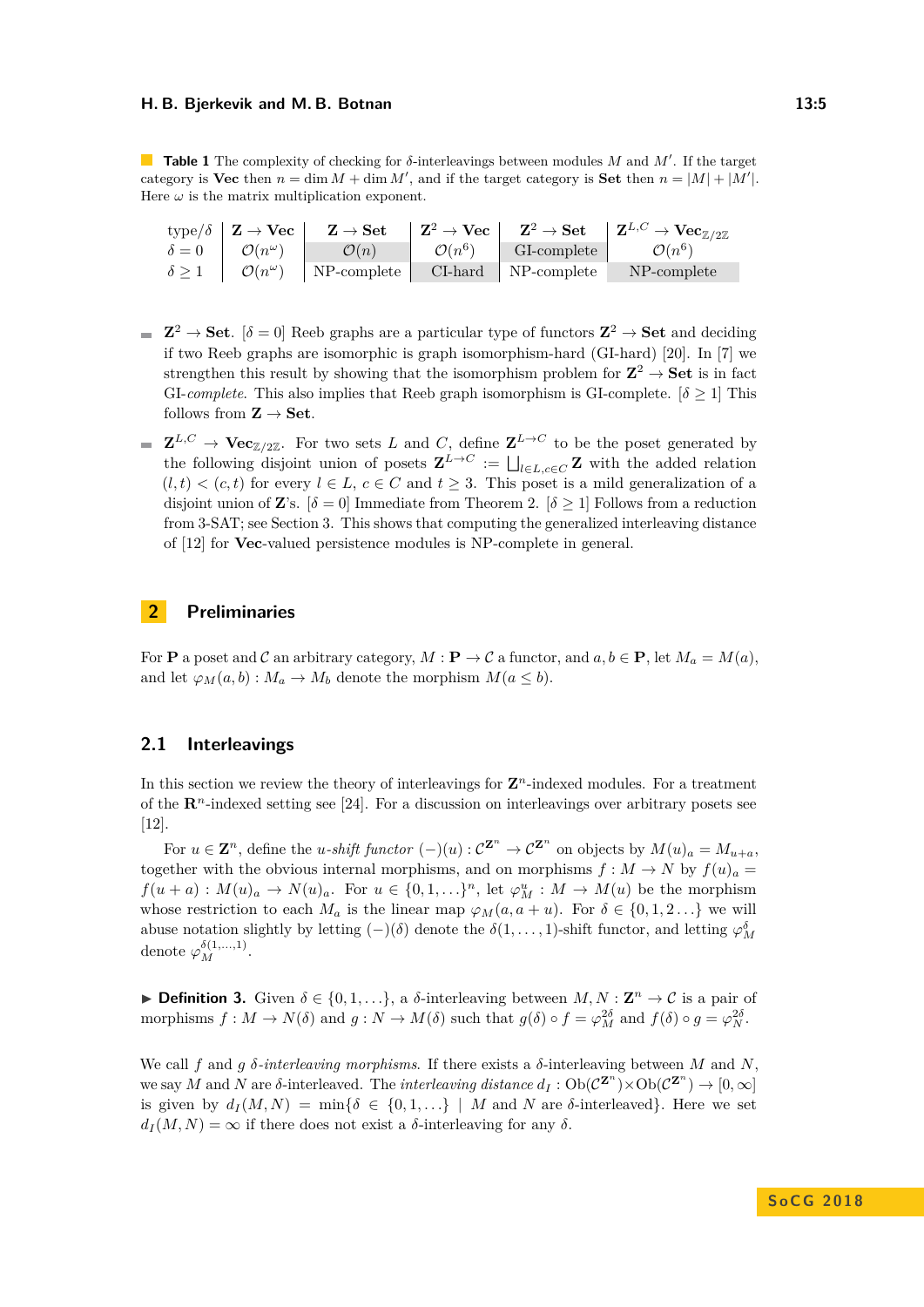#### **13:6 Computational Complexity of the Interleaving Distance**



**Figure 2** (a) is an interval in  $\mathbb{Z}^2$  whereas (b) is not. (c) The persistence modules M and N are 1-interleaved if and only if there exist diagonal morphisms such that the diagram in (c) commutes.

### **2.2 Interval modules and the Isometry Theorem**

Let  $\mathcal{C} = \mathbf{Vec}$ . An *interval* of a poset **P** is a subset  $\mathcal{J} \subset \mathbf{P}$  such that

- **1.**  $\mathcal{J}$  is non-empty.
- **2.** If  $a, c \in \mathcal{J}$  and  $a \leq b \leq c$ , then  $b \in \mathcal{J}$ .
- **3.** [connectivity] For any  $a, c \in \mathcal{J}$ , there is a sequence  $a = b_0, b_1, \ldots, b_l = c$  of elements of  $\mathcal{J}$ with  $b_i$  and  $b_{i+1}$  comparable for  $0 \leq i \leq l-1$ .

We refer to a collection of intervals in **P** as a *barcode (over* **P***)*.

**Definition 4.** For  $\mathcal{J}$  an interval in **P**, the interval module  $I^{\mathcal{J}}$  is the **P**-indexed module such that

$$
I_a^{\mathcal{J}} = \begin{cases} \mathbb{K} & \text{if } a \in \mathcal{J}, \\ 0 & \text{otherwise.} \end{cases} \qquad \qquad \varphi_{I^{\mathcal{J}}}(a, b) = \begin{cases} \text{id}_{\mathbb{K}} & \text{if } a \leq b \in I, \\ 0 & \text{otherwise.} \end{cases}
$$

We say a persistence module *M* is *decomposable* if it can be written as  $M \cong V \oplus W$  for non-trivial persistence modules *V* and *W*; otherwise, we say that *M* is *indecomposable*.

A **P**-indexed module *M* is *interval decomposable* if there exists a collection  $\mathcal{B}(M)$  of intervals in **P** such that  $M \cong \bigoplus_{\mathcal{J} \in \mathcal{B}(M)} I^{\mathcal{J}}$ . We call  $\mathcal{B}(M)$  the *barcode* of *M*. This is well-defined by the Azumaya–Krull–Remak–Schmidt theorem [\[2\]](#page-13-13).

<span id="page-5-1"></span>▶ **Theorem 5** (Structure of 1-D Modules [\[19,](#page-13-14) [27\]](#page-14-3)). *Suppose M* :  $P \rightarrow$  Vec *for*  $P \in \{R, Z\}$ *and* dim  $M_p < \infty$  *for all*  $p \in \mathbf{P}$ *. Then M is interval decomposable.* 

I Remark. Such a decomposition theorem exists only for *very* special choices of **P**. Two other scenarios appearing in applications are *zigzags* [\[8,](#page-13-15) [15\]](#page-13-16) and exact bimodules [\[18\]](#page-13-17). The latter is a specific type of **R**<sup>2</sup> -indexed persistence modules.

<span id="page-5-2"></span>**► Corollary 6.** Let  $\mathbf{P} = \bigsqcup_{i \in \Lambda} \mathbf{Z}$  be the poset given as a disjoint union of  $\mathbf{Z}$ 's (i.e. elements *in different components are incomparable). If*  $M : \mathbf{P} \to \mathbf{Vec}$  *satisfies* dim  $M_p < \infty$  for all  $p \in \mathbf{P}$ *, then M is interval decomposable.* 

**Proof.** Apply Theorem [5](#page-5-1) to each of the components of **P** independently. This gives  $\mathcal{B}(M)$  =  $\bigsqcup_{i \in \Lambda} \mathcal{B}(M|_{(i,\mathbf{Z})})$ .

<span id="page-5-0"></span>At the very core of topological data analysis are the *isometry theorems*. They say that for certain choices of interval decomposable modules, the interleaving distance coincides with a completely combinatorial distance on their associated barcodes. This combinatorial distance *d<sup>B</sup>* is called the *bottleneck distance* and is defined in [\[7\]](#page-13-10). Importantly, for any two barcodes, if the interleaving distance between each pair of interval modules in the barcodes is known, the associated bottleneck distance can be computed by solving a bipartite matching problem. This, in turn, implies that the interleaving distance can be efficiently computed whenever an isometry theorem holds. See [\[7\]](#page-13-10) for an example.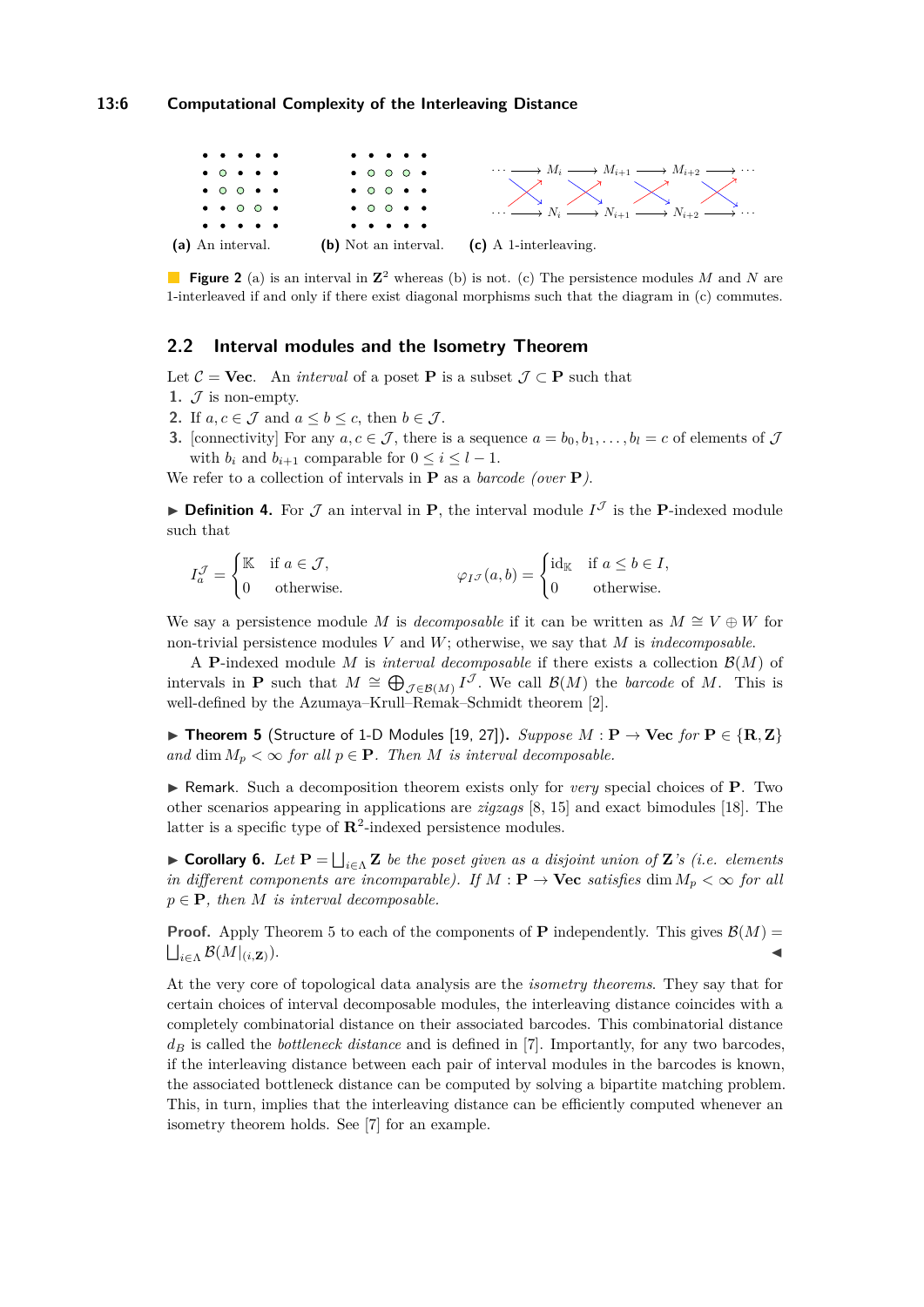$\triangleright$  **Theorem 7** (Isometry Theorem [\[24,](#page-13-5) [17,](#page-13-6) [4,](#page-13-18) [6\]](#page-13-19)). *Suppose M, N* : **Z**  $\rightarrow$  **Vec** *satisfy* dim  $M_i < \infty$ *and* dim  $N_i < \infty$  *for all*  $i \in \mathbf{Z}$ *. Then*  $d_I(M, N) = d_B(\mathcal{B}(M), \mathcal{B}(N))$ *.* 

 $\triangleright$  Remark. Continuing on the remark to Theorem [5.](#page-5-1) An isometry theorem also holds for zigzags and exact bimodules [\[9,](#page-13-2) [6\]](#page-13-19). Although there might be other classes of interval decomposable modules for which an isometry theorem holds, the result is not true in general. See [\[7\]](#page-13-10) for an example of interval decomposable modules in  $\mathbb{Z}^2$  for which  $2d_I(M, N) =$  $d_B(\mathcal{B}(M), \mathcal{B}(N))$ , and see [\[9\]](#page-13-2) for a general conjecture. This shows that a matching of the barcodes will not determine the interleaving distance even in the case of very well-behaved modules.

## <span id="page-6-0"></span>**3 NP-completeness**

In this section we shall prove that it is NP-hard to decide if two modules  $M, N \in \text{Vec}^{\mathbf{Z}^{L \to C}}$ are 1-interleaved. Recall that for two sets *L* and *C*, we define  $\mathbf{Z}^{L\to C}$  to be the disjoint union  $\bigsqcup_{l\in L,c\in C}$ **Z** with the added relations  $(l,t) < (c,t)$  for all  $l \in L, c \in C$ , and  $t ≥ 3$ . Define the *u*-shift functor  $(-)(u): C^{\mathbf{Z}^{L\to C}} \to C^{\mathbf{Z}^{L\to C}}$  on objects by  $M(u)_{(p,t)} = M_{(p,t+u)}$ , together with the obvious internal morphisms, and on morphisms  $f : M \to N$  by  $f(u)_{(p,t)} = f_{(p,t+u)}$ :  $M(u)_{(p,t)} \to N(u)_{(p,t)}$ . That is, the shift functor simply acts on each of the components independently. With the shift-functor defined, we define a  $\delta$ -interleaving of  $\mathbf{Z}^{L\to C}$ -indexed modules precisely as in Section [2.1.](#page-4-1) Thus, we see that a  $\delta$ -interleaving is simply a collection of *δ*-interleavings over each disjoint component of **Z** which satisfy the added relations. Indeed, a 1-interleaving is equivalent to the existence of dashed morphisms in the following diagram for all  $l \in L$  and  $c \in C$ :



We saw in Theorem [6](#page-5-2) that  $M : \mathbf{Z}^{L \to \emptyset} \to \mathbf{Vec}$  is interval decomposable. By applying Theorem [7](#page-5-0) to each disjoint component independently, the following is easy to show. Here the bottleneck distance is generalized in the obvious way, i.e. matching each component independently.

I **Corollary 8** (Isometry Theorem for Disjoint Unions)**.** *Let L be any set, and M, N* : **Z** *<sup>L</sup>*→∅ → **Vec** such that  $\dim M_p < \infty$  and  $\dim N_p < \infty$  for all  $p \in \mathbf{Z}^{L \to \emptyset}$ . Then  $d_I(M, N) =$  $d_B(\mathcal{B}(M), \mathcal{B}(N)).$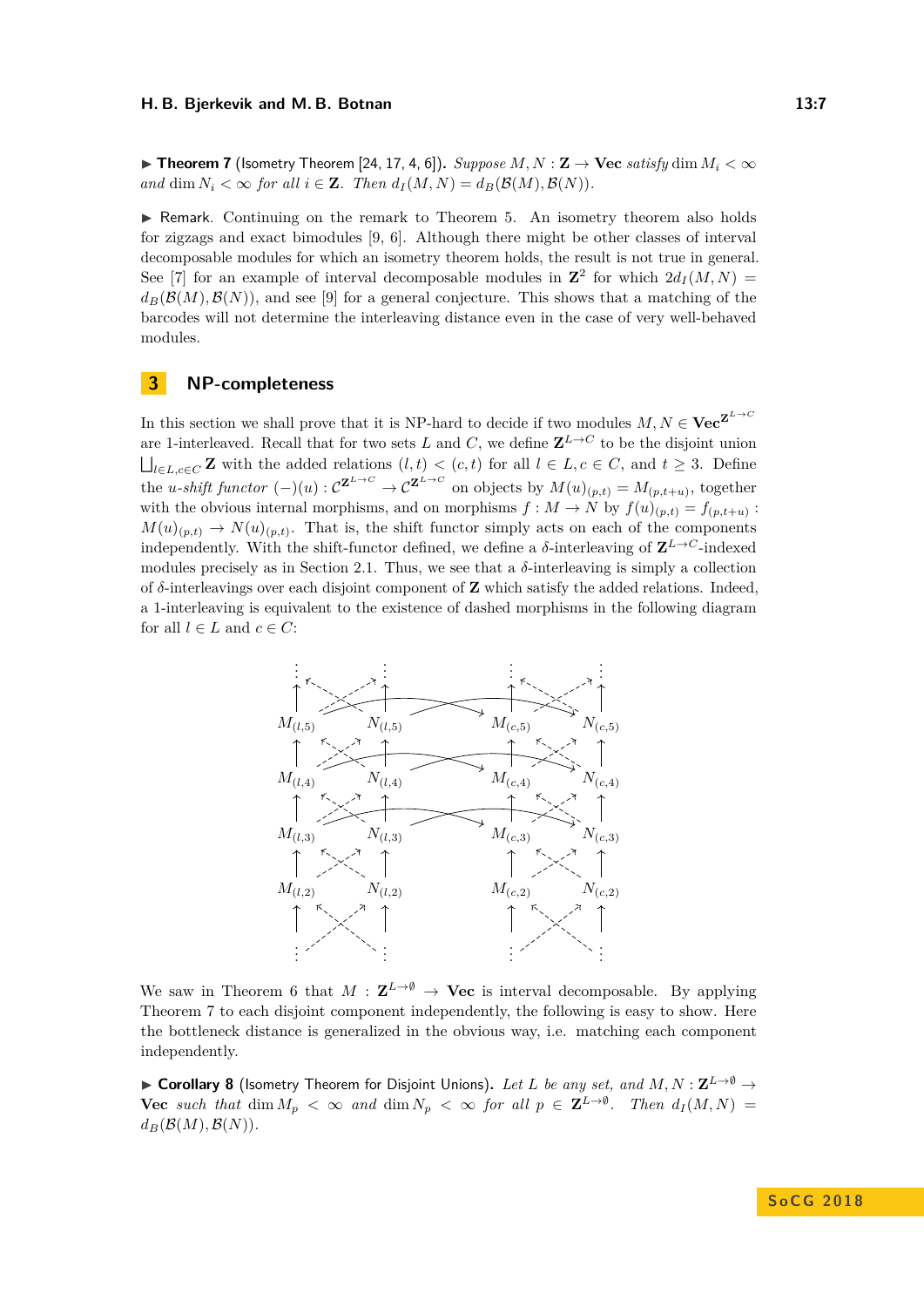#### **13:8 Computational Complexity of the Interleaving Distance**

In particular, the interleaving distance between *M* and *N* can be effectively computed through a bipartite matching. As we shall see, this is not true for  $C \neq \emptyset$ . The remainder of this section is devoted to proving the following theorem:

<span id="page-7-0"></span> $\blacktriangleright$  **Theorem 9.** *Unless P=NP, there exists no algorithm, polynomial in*  $n = \dim M + \dim N$ , *which decides if*  $M, N : \mathbf{Z}^{L \to C} \to \mathbf{Vec}_{\mathbb{Z}/2\mathbb{Z}}$  *are* 1*-interleaved.* 

## **3.1 The proof**

We shall prove Theorem [9](#page-7-0) by a reduction from 3-SAT. Let *ψ* be a boolean formula in 3-CNF defined on literals  $L = \{x_1, x_2, \ldots, x_{n_l}\}$  and clauses  $C = \{c_1, c_2, \ldots, c_{n_c}\}$ . We shall assume that the literals of each clause are distinct and *ordered*. That is, the clause  $c_i$  is specified by the three distinct literals  $\{x_{i_1}, x_{i_2}, x_{i_3}\}$  wherein  $i_1 < i_2 < i_3$ . Determining if  $\psi$  is satisfiable is well-known to be NP-complete. For the entirety of the proof  $\mathbb{K} = \mathbb{Z}/2\mathbb{Z}$ .

**Step 1: Defining the representations.** Associate to  $\psi$  two functors  $M, N : \mathbf{Z}^{L\rightarrow C} \rightarrow$ **Vec**<sub> $\mathbb{Z}/2\mathbb{Z}$  in the following way: For all literals  $x_j \in L$  define</sub>

$$
M_{(x_j,1)} \longrightarrow M_{(x_j,2)} \longrightarrow M_{(x_j,3)} \longrightarrow M_{(x_j,4)} = \mathbb{K} \xrightarrow{1} \mathbb{K} \xrightarrow{1} \mathbb{K} \xrightarrow{1} \mathbb{K}
$$
  

$$
N_{(x_j,1)} \longrightarrow N_{(x_j,2)} \longrightarrow N_{(x_j,3)} \longrightarrow N_{(x_j,4)} = \mathbb{K} \xrightarrow{1} \mathbb{K} \xrightarrow{(1;1)} \mathbb{K}^2 \longrightarrow 0
$$

$$
\begin{array}{ccccccccc}\n1 & 0 & & & & & \\
 & & 1 & & & & & \\
\end{array}
$$

and for every clause  $c_i$  in  $\psi$  define

$$
M_{(c_i,1)} \longrightarrow M_{(c_i,2)} \longrightarrow M_{(c_i,3)} \longrightarrow M_{(c_i,4)} = 0 \longrightarrow \mathbb{K} \longrightarrow \mathbb{K} \longrightarrow \mathbb{K} \longrightarrow \mathbb{K}
$$
  

$$
N_{(c_i,1)} \longrightarrow N_{(c_i,2)} \longrightarrow N_{(c_i,3)} \longrightarrow N_{(c_i,4)} = 0 \longrightarrow \mathbb{K}^3 \longrightarrow \mathbb{K}^3 \longrightarrow 0
$$

For any other  $p \in \mathbf{Z}^{L \to C}$ ,  $M_p = N_p = 0$ . Next we specify the remaining non-trivial morphisms: let  $c_i = z_{i_1} \vee z_{i_2} \vee z_{i_3}$  be a clause in  $\psi$ , where  $z_{j_l} = x_{j_l}$  or  $z_{j_l} = \neg x_{j_l}$ , and for which  $i_1 < i_2 < i_3$ . For  $s = 1, 2, 3$  define  $H_s : \mathbb{K}^2 \to \mathbb{K}^3$  by  $e_1 \to u \cdot e_s$  and  $e_2 \to (1 - u) \cdot e_s$ , where  $u = 1$  if  $z_{i_s} = x_{i_s}$  and  $u = 0$  if  $z_{i_s} = -x_{i_s}$ . Here  $e_d$  is the *d*-th standard basis vector of  $\mathbb{K}^3$ . Given this we define the following for  $s = 1, 2, 3$ :

$$
M_{(x_{i_s},4)} \longrightarrow M_{(c_i,4)} = \mathbb{K} \longrightarrow \mathbb{K}
$$
  
\n
$$
\uparrow \qquad \qquad \uparrow \qquad \qquad \downarrow
$$
  
\n
$$
M_{(x_{i_s},3)} \longrightarrow M_{(c_i,3)} = \mathbb{K} \longrightarrow \mathbb{K}
$$

and

 $N_{(x_i, 3)} \longrightarrow N_{(c_i, 3)} = \mathbb{K}^2 \xrightarrow{H_s} \mathbb{K}^3.$ 

Clearly dim  $M + \dim N = \mathcal{O}(n_c + n_l)$ . Thus, the total dimension is polynomial in the input size of 3-SAT.

**Step 2: Showing the reduction.** Observe that *M* and *N* are 1-interleaved if and only if there exist dashed morphisms such that the below diagram is commutative for every literal  $x_i$  and for every clause  $c_i$  containing  $x_i$ .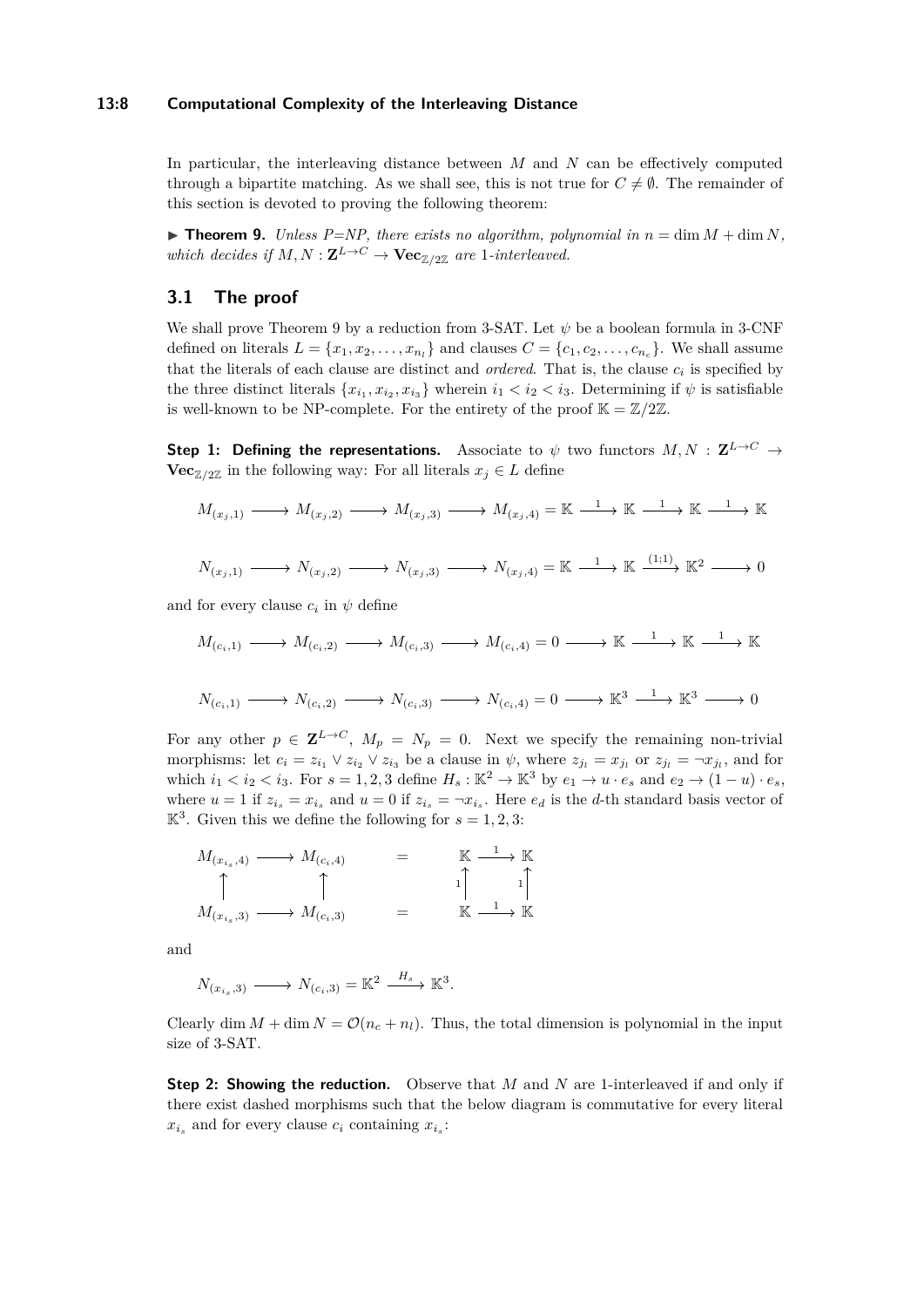#### **H. B. Bjerkevik and M. B. Botnan 13:9**

<span id="page-8-0"></span>

We shall see there are few degrees of freedom in the choice of interleaving morphisms. Indeed, consider the left part of the above diagram:

$$
\begin{array}{ccc}\nM & 0 & \longrightarrow \mathbb{K} \xrightarrow{1} \mathbb{K} \xrightarrow{1} \mathbb{K} \xrightarrow{1} \mathbb{K} \xrightarrow{1} \mathbb{K} \xrightarrow{1} 0 \\
N & 0 & \longrightarrow \mathbb{K} \xrightarrow{1} \mathbb{K} \xrightarrow{11} \mathbb{K} \xrightarrow{12} \mathbb{K}^2 \xrightarrow{21} 0 \xrightarrow{21} 0\n\end{array}
$$

We leave it to the reader to verify that if *M* and *N* are 1-interleaved, then all the solid diagonal morphisms in the above diagram are completely determined by commutativity. For the dashed morphism  $(\varphi_{x_{i_s}}, \varphi_{\neg x_{i_s}}): \mathbb{K}^2 \to \mathbb{K}$  there are two choices: by commutativity it must satisfy  $(\varphi_{x_{i_s}}, \varphi_{\neg x_{i_s}}) \cdot (1; 1) = 1$  and thus  $\varphi_{x_{i_s}} + \varphi_{\neg x_{i_s}} = 1$ . As  $\mathbb{K} = \mathbb{Z}/2\mathbb{Z}$ , this implies that precisely one of  $\varphi_{x_{i_s}}$  and  $\varphi_{\neg x_{i_s}}$  is multiplication by 1. This corresponds to a choice of truth value for  $x_{i_s}$ :  $\varphi_{x_{i_s}} = 1 \iff x_{i_s}$  = True and  $\varphi_{\neg x_{i_s}} = 1 \iff x_{i_s}$  = False. Next, consider the right part of [1:](#page-8-0)

$$
M \longrightarrow \mathbb{K} \xrightarrow{1} \mathbb{K} \xrightarrow{1} \mathbb{K} \xrightarrow{1} \mathbb{K} \longrightarrow 0
$$
  

$$
N \longrightarrow \mathbb{K}^3 \xrightarrow{1} \mathbb{K}^3 \xrightarrow{1} \mathbb{K}^3 \longrightarrow 0 \longrightarrow 0
$$

There are three non-trivial morphisms, out of which two are equal by commutativity. Let  $Z_1^i:\mathbb{K}\to\mathbb{K}^3$  and  $Z_2^i:\mathbb{K}^3\to\mathbb{K}$  denote the two unspecified morphisms. Returning to [\(1\)](#page-8-0), we see that  $Z_2^i$  must satisfy the following for  $s \in \{1, 2, 3\}$ :



Thus,  $Z_2^i$  restricted to its *s*-th component equals either  $\varphi_{x_{i_s}}$  or  $\varphi_{\neg x_{i_s}}$ , depending on whether  $x_i$  or its negation  $\neg x_i$  appears in the clause  $c_i$ . This implies that  $Z_2^i$  is given by

 $Z_2^i = \begin{bmatrix} \varphi_{z_{i_1}} & \varphi_{z_{i_2}} & \varphi_{z_{i_3}} \end{bmatrix}$ 

<span id="page-8-1"></span>Hence, if *M* and *N* are to be 1-interleaved, then there are no degrees of freedom in choosing  $Z_2^i$  after the  $\varphi_{x_{i_s}}$  are specified. However,  $Z_1^i$  only needs to satisfy  $Z_2^i \circ Z_1^i = 1$ . As this is the sole restriction imposed on  $Z_1^i$ , we see that this can be satisfied if and only if  $Z_2^i \neq 0$ , which is true if and only if  $z_{i_s}$  = True for at least one  $s \in \{1, 2, 3\}.$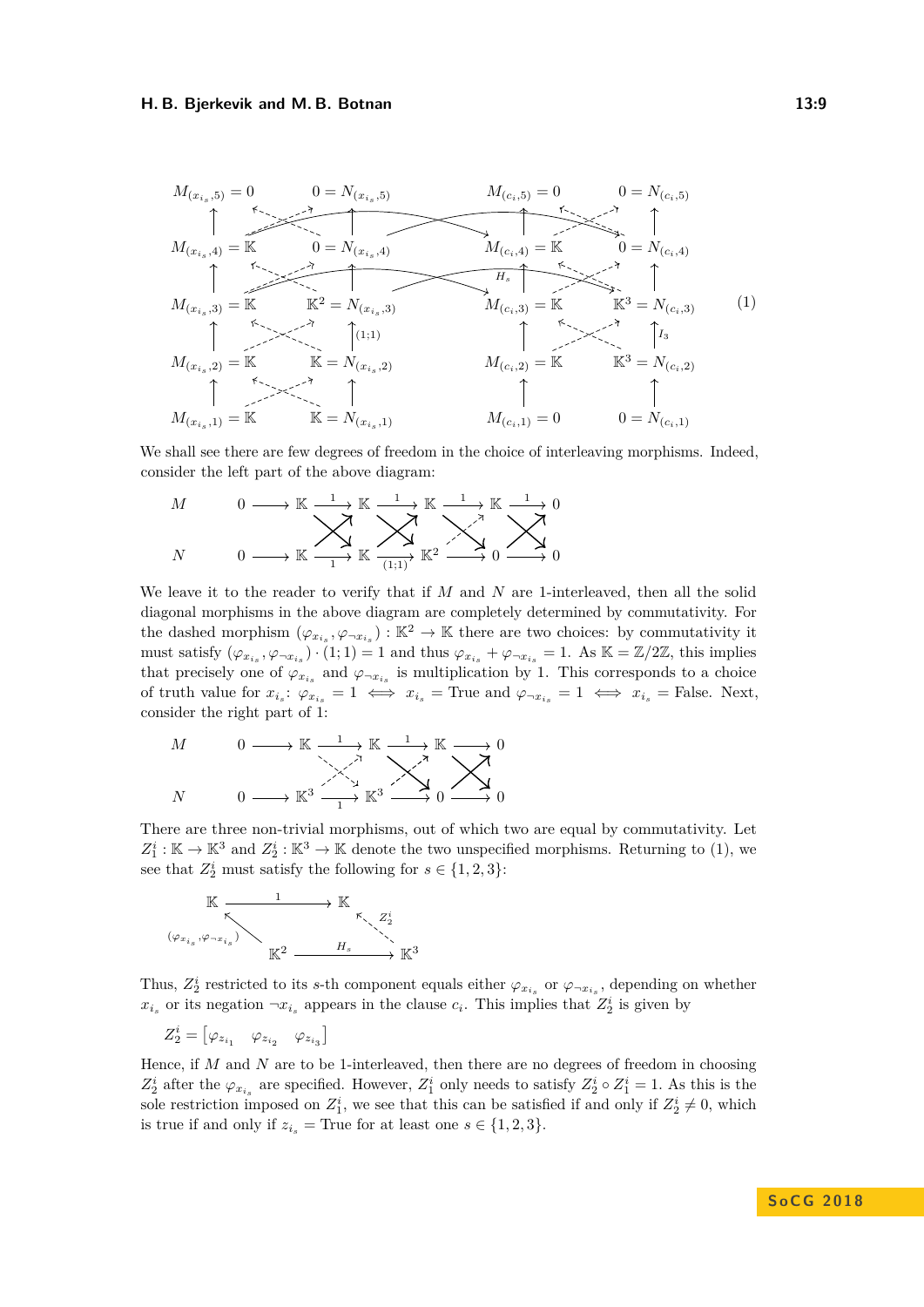#### **13:10 Computational Complexity of the Interleaving Distance**

**Theorem 10.** Let  $\psi$  be a boolean formula as above. Then  $\psi$  is satisfiable if and only if the *associated persistence modules*  $M, N : \mathbf{Z}^{L \to C} \to \mathbf{vec}$  *are 1-interleaved.* 

**Proof.** Summarizing the above: we have that *M* and *N* are 1-interleaved if and only if we can choose morphisms  $(\varphi_{x_{i_s}}, \varphi_{\neg x_{i_s}})$  such that  $Z_2^i \neq 0$  for all clauses  $c_i$ . This means precisely that we can choose truth values for each  $x_{i_s}$  such that every clause  $c_i = z_{i_1} \vee z_{i_2} \vee z_{i_3}$ evaluates to true. This shows that a 1-interleaving implies that  $\psi$  is satisfiable. Conversely, if  $\psi$  is satisfiable, then we see that the morphisms defined by  $\varphi_{x_i} = 1 \iff x_{i_s} =$  True and  $\varphi_{\neg x_{i_s}} = 1 \iff x_i = \text{False satisfy } Z_2^i \neq 0 \text{ for every clause } c_i$ . Thus, M and N are 1-interleaved.

**F** Remark. Let  $i : \mathbf{P} \hookrightarrow \mathbf{Q}$  be an inclusion of posets and  $M : \mathbf{P} \to \mathbf{Vec}$ . There are multiple functorial ways of extending M to a representation  $E(M)$ :  $Q \rightarrow \text{Vec}$ , e.g. by means of left or right Kan extensions. This is a key ingredient in one of the more recent proofs of Theorem [7;](#page-5-0) see [\[11\]](#page-13-20) for details. However, if we impose the condition that  $E(M) \circ i \cong M$  then such an extension need not exist. Indeed, Theorem [10](#page-8-1) implies that the associated decision problem is NP-complete.

## <span id="page-9-0"></span>**4 Interleavings of multidimensional persistence modules**

Recall that a constrained invertibility (CI) problem is a triple (*P, Q, n*) where *P* and *Q* are subsets of  $\{1, 2, \ldots, n\}^2$ , and that a CI-problem is solvable if there exists an invertible  $n \times n$ matrix *M* such that  $M_{(i,j)} = 0$  for all  $(i, j) \in P$  and  $M_{(i', j')}^{-1} = 0$  for all  $(i', j') \in Q$ . We shall show that a CI-problem is solvable if and only if a pair of associated persistence modules  $\mathbb{Z}^2 \to \mathbf{Vec}$  is 1-interleaved. Hence, if deciding solvability is NP-hard, then so is computing the interleaving distance for multidimensional persistence modules.

► **Example 11.** Let  $P = \{(2, 2), (3, 3)\}, Q = \{(2, 3), (3, 2)\} \subset \{1, 2, 3\}^2$ . Then  $(P, Q, 3)$  is solvable by

|  |  | $M = \begin{bmatrix} 1 & 1 & 1 \\ 1 & 0 & 1 \\ 1 & 1 & 0 \end{bmatrix}$ , $M^{-1} = \begin{bmatrix} -1 & 1 & 1 \\ 1 & -1 & 0 \\ 1 & 0 & -1 \end{bmatrix}$ . |  |  |
|--|--|-------------------------------------------------------------------------------------------------------------------------------------------------------------|--|--|

► **Example 12.** Let  $P = \{(1,1), (1,3)\}, Q = \{(2,1)\} \subset \{1,2,3\}^2$ . Then  $(P,Q,3)$  is not solvable, as  $(MN)_{(1,1)} = 0$  for all  $3 \times 3$ -matrices *M*, *N* with  $M_{(1,1)} = M_{(1,3)} = N_{(2,1)} = 0$ . Note that it matters that we view *P* and *Q* as subsets of  $\{1, 2, 3\}^2$  and not of  $\{1, \ldots, n\}^2$  for some  $n > 3$ , in which case  $(P, Q)$  would be solvable.

**Example 13.** Observe that a CI-problem  $(P, \emptyset, n)$  reduces to a bipartite matching problem. Build a graph *G* on 2*n* vertices  $\{v_1, \ldots, v_n, u_1, \ldots, u_n\}$  with an edge from  $v_i$  to  $u_j$  if  $(i, j) \notin P$ . Then the CI-problem is solvable if and only if there exists a perfect matching of *G*.

A CI-problem can be seen as a problem of choosing weights for the edges in a directed simple graph: Given  $(P,Q,n)$ , let G be the bipartite directed simple graph with vertices  $\{u_1, \ldots, u_n, v_1, \ldots, v_n\}$ , an edge from  $u_i$  to  $v_j$  if  $(i, j) \notin P$ , and an edge from  $v_j$  to  $u_i$  if  $(j, i) \notin Q$ . Solving  $(P, Q, n)$  is then equivalent to weighting the edges in *G* with elements from K so that

$$
\sum_{j=1}^{n} w(u_i, v_j) w(v_j, u_i) = 1
$$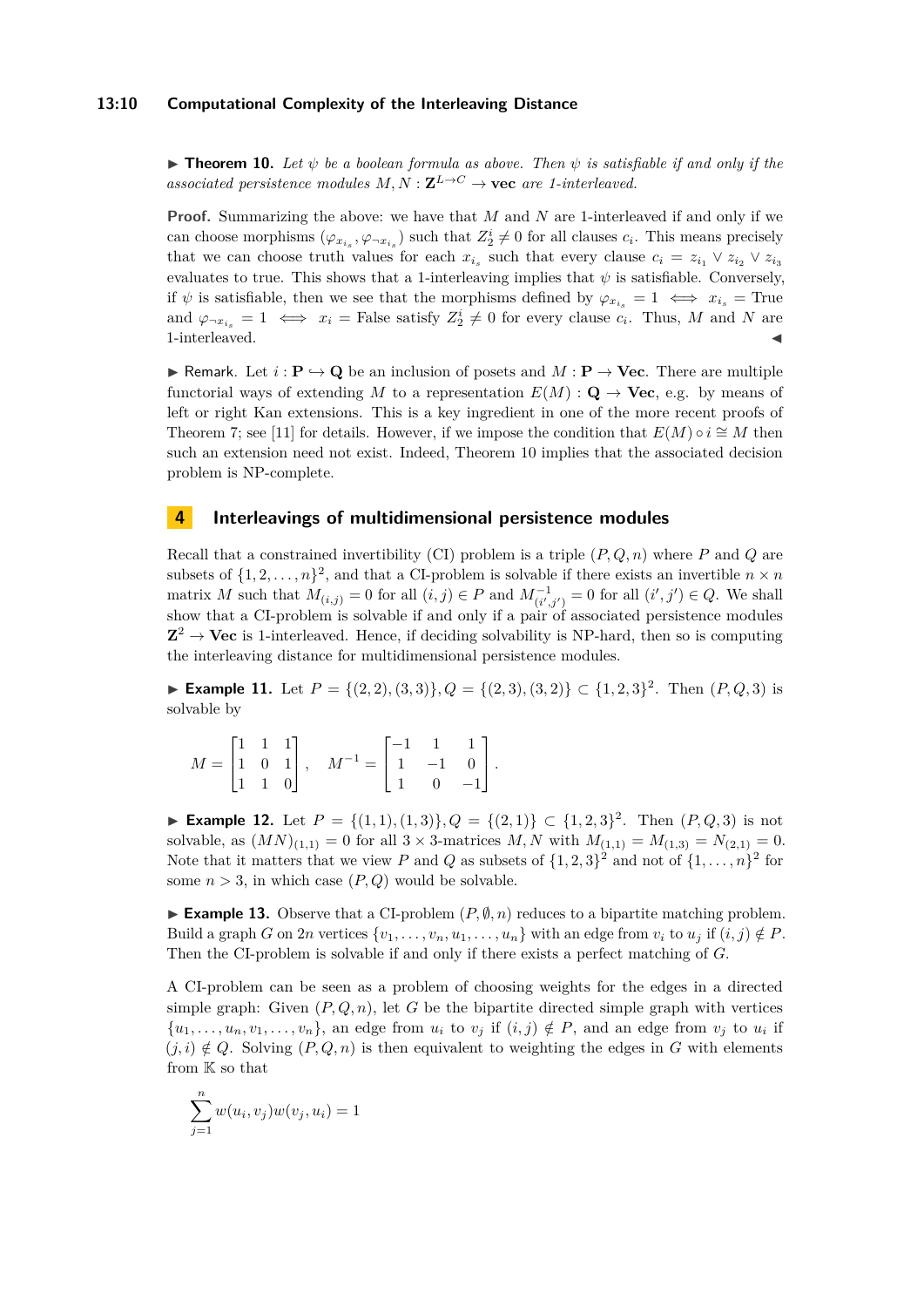for all *i*, and

$$
\sum_{j=1}^{n} w(u_i, v_j) w(v_j, u_{i'}) = 0
$$

for all  $i \neq i'$ , where  $w(u, v)$  is the weight of the edge from *u* to *v* if there is one, and 0 if not. If the weights are elements of  $\mathbb{Z}/2\mathbb{Z}$ , this is equivalent to picking a subset of the edges such that there is an odd number of paths of length two from any vertex to itself and an even number of paths of length two from any vertex to any other vertex.

Fix a CI-problem  $(P, Q, n)$  and let  $m = |P| + |Q|$ . We will construct **Z**<sup>2</sup>-indexed modules *M* and *N* that are 1interleaved if and only if (*P, Q, n*) is solvable, and that are zero outside a grid of size  $(2m+3) \times (2m+3)$  in  $\mathbb{Z}^2$ . The dimension of each vector space  $M_{(a,b)}$  or  $N_{(a,b)}$  is bounded by *n*, so the total dimensions of *M* and *N* are polynomial in *n*.

For  $p \in \mathbb{Z}^2$ , let  $\langle p \rangle = \{ q \in \mathbb{Z}^2 \mid p \le q \le (2m + 2, 2m + 2) \}$ 2)}. Let *W* be the interval  $\bigcup_{k=0}^{m} \langle (2m - 2k, 2k) \rangle$ , and for  $i \in \{1, 2, \ldots, m\}$ , let  $x_i = (2m - 2i + 1, 2i - 1)$ ; see Fig. [3.](#page-10-0)

Write  $P = \{(p_1, q_1), \ldots, (p_r, q_r)\}$  and  $Q =$  $\{(p_{r+1}, q_{r+1}), \ldots, (p_m, q_m)\}.$  We define  $M = \bigoplus_{i=1}^n I^{\mathcal{I}_i}$ and  $N = \bigoplus_{i=1}^{n} I^{\mathcal{J}_i}$ , where  $\mathcal{I}_i$  and  $\mathcal{J}_i$  are constructed as follows: let  $\mathcal{I}_i^0 = \mathcal{J}_i^0 = \mathcal{W}$  for all *i*. For  $k = 1, 2, \dots, r$ , let

<span id="page-10-0"></span>

**Figure 3** The interval W for  $m = 2$  along with  $x_1 = (3, 1)$  and  $x_2 = (1, 3).$ 

$$
\mathcal{I}_i^k = \begin{cases} \mathcal{I}_i^{k-1} \cup \langle x_k - (1,1) \rangle, & \text{if } i = p_k \\ \mathcal{I}_i^{k-1} \cup \langle x_k \rangle, & \text{if } i \neq p_k \end{cases}, \qquad \mathcal{J}_i^k = \begin{cases} \mathcal{J}_i^{k-1}, & \text{if } i = q_k \\ \mathcal{J}_i^{k-1} \cup \langle x_k \rangle, & \text{if } i \neq q_k \end{cases}
$$

and for  $k = r + 1, \ldots, m$ , let

$$
\mathcal{I}_i^k = \begin{cases} \mathcal{I}_i^{k-1}, & \text{if } i = q_k \\ \mathcal{I}_i^{k-1} \cup \langle x_k \rangle, & \text{if } i \neq q_k \end{cases}, \qquad \mathcal{J}_i^k = \begin{cases} \mathcal{J}_i^{k-1} \cup \langle x_k - (1, 1) \rangle, & \text{if } i = p_k \\ \mathcal{J}_i^{k-1} \cup \langle x_k \rangle, & \text{if } i \neq p_k \end{cases}
$$

and let  $\mathcal{I}_i = \mathcal{I}_i^m$  and  $\mathcal{J}_i = \mathcal{J}_i^m$ . This way, we ensure that there is no nonzero morphism from  $I^{\mathcal{I}_i}$  to  $I^{\mathcal{J}_j}(1)$  when  $(i, j) \in P$ , and no nonzero morphism from  $I^{\mathcal{J}_j}$  to  $I^{\mathcal{I}_i}(1)$  when  $(j, i) \in Q$ . In all other cases, there exist nonzero morphisms.

**► Lemma 14.** Suppose  $(i, j) \notin P$ . Then there is an isomorphism Hom $(I^{I_i}, I^{J_j}(1)) \cong \mathbb{K}$ . In *particular, any morphism*  $f \in \text{Hom}(I^{I_i}, I^{J_j}(1))$  *is completely determined by*  $f_{(2m+1,2m+1)}$ *: if*  $f_p$  *is nonzero, then*  $f_p = f_{(2m+1,2m+1)}$ *.* 

The same holds if  $(j, i) \notin Q$  instead of  $(i, j) \notin P$ , and  $\mathcal{I}_i$  and  $\mathcal{I}_j$  are interchanged. As  $f_p$  is a K-endomorphism, this implies that any  $f$  can be identified with an element of K.

**Proof.** Let  $f: I^{\mathcal{I}_i} \to I^{\mathcal{I}_j}(1)$  be nonzero. If  $p \notin \mathcal{I}_i$  or  $p \nleq (2m+1, 2m+1)$ ,  $f_p = 0$ . For  $(2m+1, 2m+1) \ge p \in \mathcal{I}_i$ , we have  $p+(1,1) \in \mathcal{J}_i$  by construction and the fact that  $(i, j) \notin P$ , so  $\varphi_{I_{\mathcal{I}}_{j}}(p+(1,1),(2m+2,2m+2))$  is nonzero and hence the identity. We get

$$
f_p = \varphi_{I^{J_j}(1)}(p, (2m+1, 2m+1)) \circ f_p
$$
  
=  $f_{(2m+1, 2m+1)} \circ \varphi_{I^{J_i}}(p, (2m+1, 2m+1)) = f_{(2m+1, 2m+1)}$ .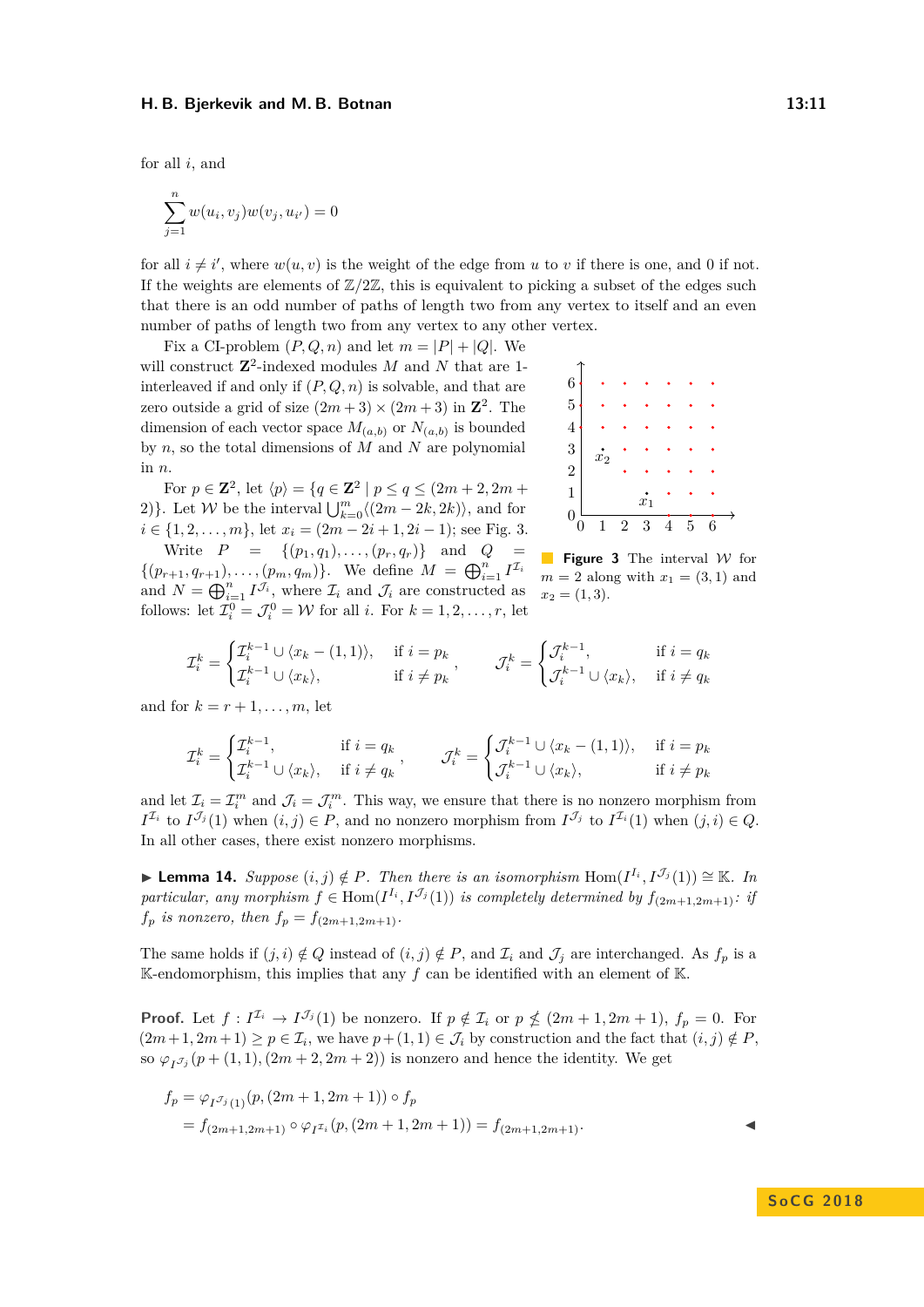#### **13:12 Computational Complexity of the Interleaving Distance**

Describing a morphism from  $M = \bigoplus_{i=1}^{n} I^{\mathcal{I}_i}$  to  $N(1) = \bigoplus_{j=1}^{n} I^{\mathcal{I}_j}(1)$  is the same as describing morphisms from  $I^{\mathcal{I}_i}$  to  $I^{\mathcal{J}_j}(1)$  for all *i* and  $j^2$  $j^2$ . We have just proved that these can be identified with elements of K, so we conclude that any  $f : M \to N(1)$  is uniquely defined by an  $n \times n$ -matrix  $A_f$  where the entry  $(i, j)$  is the element in K corresponding to the morphism  $I^{\mathcal{I}_i} \to I^{\mathcal{J}_j}(1)$  given by *f*. Note that we get the same result by writing  $f_{(2m,2m)} =$  $f_{(2m+1,2m+1)} : \mathbb{K}^n \to \mathbb{K}^n$  as a matrix, where each copy of K in the domain and codomain comes from one of the interval modules  $I^{\mathcal{I}_i}$  or  $I^{\mathcal{J}_j}(1)$ , respectively.

If we also have a morphism  $g: N \to M(1)$ , we can define a matrix  $A_g$  symmetrically, and similarly  $A_q$  is  $g_{(2m,2m)} = g_{(2m+1,2m+1)} : \mathbb{K}^n \to \mathbb{K}^n$  in matrix form.

 $\triangleright$  **Theorem 15.** With f and g as above,  $(f, g)$  is a 1-interleaving if and only if  $A_f$  and  $A_g$ *are inverse matrices.*

**Proof.** Suppose  $(f, q)$  is a 1-interleaving. The internal morphism  $\varphi_M((2m, 2m), (2m+2, 2m+1))$ 2)) is the identity on  $\mathbb{K}^n$ , and is by definition of interleaving the same as

$$
g(1)_{(2m,2m)} \circ f_{(2m,2m)} = g_{(2m+1,2m+1)} \circ f_{(2m,2m)} = A_g A_f.
$$

Thus  $A_gA_f$  is the identity matrix, and so  $A_f$  and  $A_g$  are inverses of each other, as both are  $n \times n$ -matrices.

Suppose  $A_f$  and  $A_g$  are inverse matrices. We must check that at every point  $p \in \mathbb{Z}^2$ ,  $\varphi_M(p, p + (2, 2)) = g(1)_p \circ f_p$ . If  $p \nleq (2m, 2m)$  or  $M(p) = 0$ , both sides are zero. If  $p \leq (2m, 2m)$  and  $M(p) \neq 0$ ,

$$
g(1)_p \circ f_p = \varphi_M(p + (2,2), (2m+2, 2m+2)) \circ g(1)_p \circ f_p,
$$

since  $\varphi_M(p + (2, 2), (2m + 2, 2m + 2))$  must be the identity by construction of *M* and the fact that  $M(p) \neq 0$ . This is equal to

$$
\varphi_M(p + (2,2), (2m + 2, 2m + 2)) \circ g_{p+(1,1)} \circ f_p
$$
  
=  $g_{(2m+1,2m+1)} \circ \varphi_N(p + (1,1), (2m + 1, 2m + 1)) \circ f_p$   
=  $g_{(2m+1,2m+1)} \circ f_{(2m,2m)} \circ \varphi_M(p, (2m,2m))$   
=  $A_g A_f \circ \varphi_M(p, (2m,2m)) = \varphi_M(p, (2m,2m)) = \varphi_M(p, p + (2,2)).$ 

We have proved that defining morphisms  $f : M \to N(1)$  and  $g : N \to M(1)$  is the same as choosing  $n \times n$ -matrices  $A_f$  and  $A_g$  such that the entries corresponding to the elements of *P* and *Q* are zero, and that  $(f, g)$  is a 1-interleaving if and only if  $A_f$  and  $A_g$  are inverse matrices. Thus *M* and *N* are 1-interleaved if and only if the CI-problem  $(P, Q, n)$  is solvable.

We constructed *M* and *N* by setting all the interval modules comprising *M* and *N* equal to  $I^{\mathcal{W}}$ , then modifying them in *m* steps each, where the complexity of each step is clearly polynomial in *n*. Thus the complexity of constructing *M* and *N* is polynomial in *n*, and so are the total dimensions of *M* and *N*. Taking *n* <sup>2</sup> as the input complexity of solving a CI-problem  $(P, Q, n)$ , we have proved a reduction implying the following theorem:

## **Theorem 16.** Determining the interleaving distance for modules  $\mathbb{Z}^2 \to \mathbb{V}$ ec is CI-hard.

 $\blacktriangleright$  Remark. We give an example in [\[7\]](#page-13-10) of a CI-problem whose associated matrices *M* and *N* satisfy  $d_I(M, N) = 1$  and  $d_B(\mathcal{B}(M), \mathcal{B}(N)) = 2$ . This shows that it is not enough to find the bottleneck distance of the barcodes of *M* and *N* to decide whether *M* and *N* are 1-interleaved and thus whether the CI-problem is solvable. In fact, recent work shows that  $d_B$  can be efficiently computed [\[21\]](#page-13-21).

<span id="page-11-0"></span><sup>&</sup>lt;sup>2</sup> Hom $(\bigoplus_i M_i, \bigoplus_j N_j) \cong \bigoplus_i \bigoplus_j \text{Hom}(M_i, N_j)$ .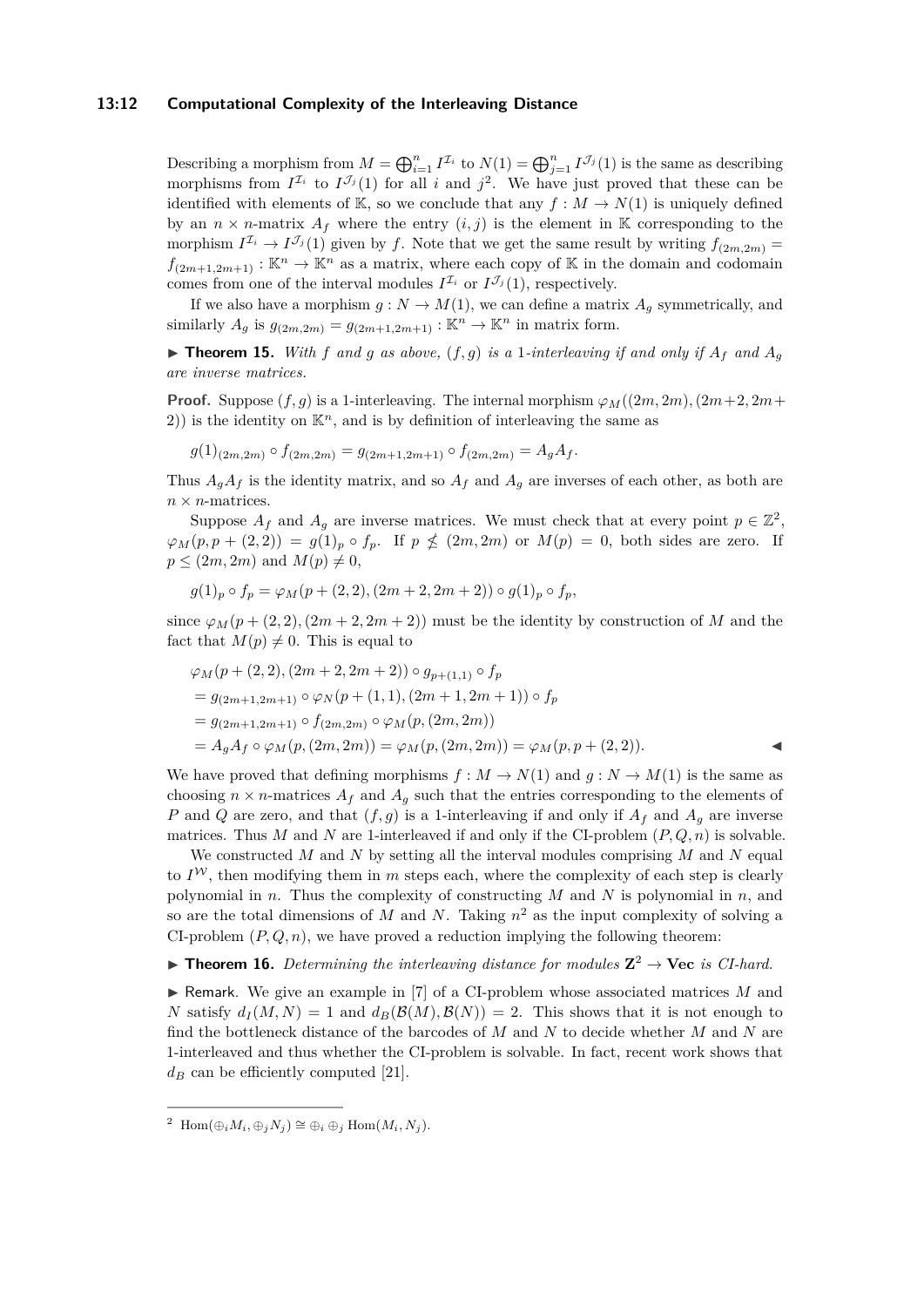#### **H. B. Bjerkevik and M. B. Botnan 13:13**

We end this paper with the somewhat surprising observation that the interleaving distance of the above interval decomposable modules depends the characteristic char( $K$ ) of the underlying field K. That is, let  $M, N : \mathbb{Z}^2 \to \mathbf{Vec}_K, M', N' : \mathbb{Z}^2 \to \mathbf{Vec}_{K'}$ ,  $\mathbb{K} \neq \mathbb{K}'$ , and for which  $\mathcal{B}(M) = \mathcal{B}(M')$  and  $\mathcal{B}(N) = \mathcal{B}(N')$ . Clearly, any matching distance d would satisfy  $d(\mathcal{B}(M), \mathcal{B}(N)) = d(\mathcal{B}(M'), \mathcal{B}(N'))$ , but it is not always true that  $d_I(M, N) = d_I(M', N')$ .

For a fixed  $n \ge 2$ , let  $Q = \{(2, 2), \ldots, (n+2, n+2)\}$  and  $P = \{(1, 1)\} \cup \{2, \ldots, n+2\}^2 \setminus Q$ . Then the CI-problem  $(P, Q, n+2)$  is solvable if and only if the characteristic of K divides *n*. We will only prove this for  $n = 2$  for clarity, but the argument easily generalizes to all *n*.

Assume that  $(M, M^{-1})$  is a solution to  $(P, Q, 4)$ :

$$
M = \begin{bmatrix} 0 & ? & ? & ? \\ a & ? & 0 & 0 \\ b & 0 & ? & 0 \\ c & 0 & 0 & ? \end{bmatrix}, \quad M^{-1} = \begin{bmatrix} ? & d & e & f \\ ? & 0 & ? & ? \\ ? & ? & 0 & ? \\ ? & ? & ? & 0 \end{bmatrix}
$$

Here we have put the entries corresponding to the elements of *P* and *Q* equal to 0, and left the rest as unknown. The entries we will use in the calculations that follow are labeled  $a, b, c, d, e, f$ . We see that  $(MM^{-1})_{(2,2)} = ad$ ,  $(MM^{-1})_{(3,3)} = be$ ,  $(MM^{-1})_{(4,4)} = cf$ , that is,  $ad = be = cf = 1$ . At the same time,  $(M^{-1}M)_{(1,1)} = ad + be + cf$ , so we get  $1 = 1 + 1 + 1$ , or 2 = 0. Thus char( $\mathbb{K}$ ) = 2, and in this case we can put all the unknowns in *M* and *M*<sup>-1</sup> above equal to 1 to obtain a solution. (For  $n > 2$ , we put the nonzero elements on the diagonal of  $M$  equal to  $-1$ .)

Our motivation for introducing CI-problems was working towards determining the computational complexity of calculating the interleaving distance. While the last examples say little about complexity, they illustrate the underlying philosophy of our approach: By considering CI-problems, we can avoid the confusing geometric aspects of persistence modules and interleavings. E.g., in the case above, working with persistence modules over a  $23 \times 23$ size grid is reduced to looking at a pair of  $4 \times 4$ -matrices.

## **5 Discussion**

The problem of determining the computational complexity of computing the interleaving distance for multidimensional persistence modules (valued in **Vec**) was first brought up in Lesnick's thesis [\[23\]](#page-13-22). Although it has been an important open question for several years, a non-trivial lower bound on the complexity class has not yet been given. In light of Theorem [2,](#page-3-0) one might hope that tools from computational algebra can be efficiently extended to the setting of interleavings. Theorem [9](#page-7-0) is an argument against this, as it shows that the problem of computing the interleaving distance is NP-hard in general. This leads us to conjecture that the problem of computing the interleaving distance for multidimensional persistence modules is also NP-hard. Unfortunately, writing down the conditions for an interleaving becomes intractable already for small grids. To make the decision problem more accessible to researchers in other fields of mathematics and computer science, we have shown that the problem is at least as hard as an easy to state matrix invertibility problem. We speculate that this problem is also NP-hard. If that is not the case, then an algorithm would provide valuable insight into the interleaving problem for interval decomposable modules.

#### **References**

<span id="page-12-0"></span>**1** Pankaj K Agarwal, Kyle Fox, Abhinandan Nath, Anastasios Sidiropoulos, and Yusu Wang. Computing the gromov-hausdorff distance for metric trees. In *International Symposium on*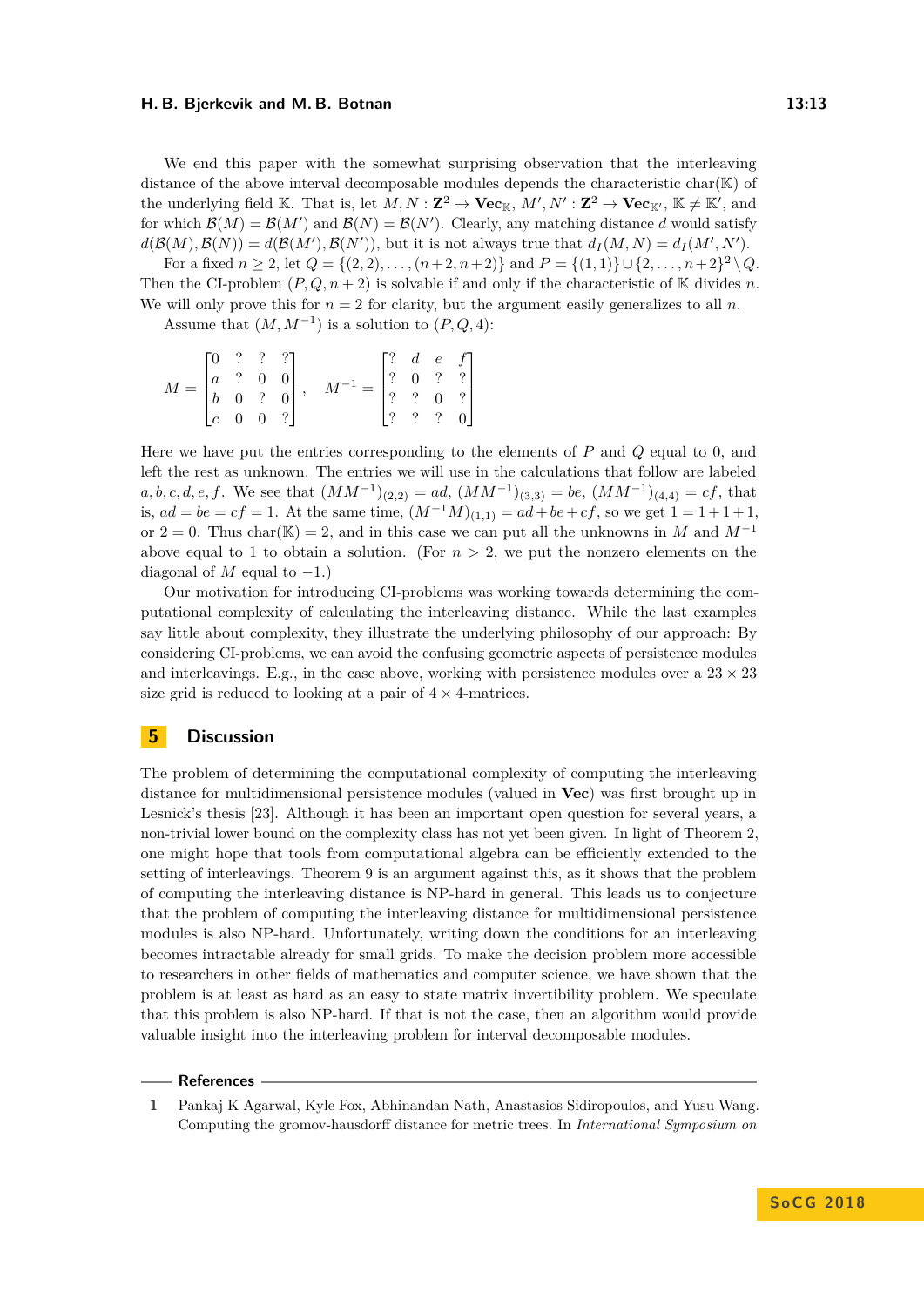## **13:14 Computational Complexity of the Interleaving Distance**

*Algorithms and Computation*, pages 529–540. Springer, 2015.

- <span id="page-13-13"></span>**2** Gorô Azumaya. Corrections and supplementaries to my paper concerning Krull–Remak– Schmidt's theorem. *Nagoya Mathematical Journal*, 1:117–124, 1950.
- <span id="page-13-4"></span>**3** Michael Barot. *Introduction to the representation theory of algebras*. Springer, 2014.
- <span id="page-13-18"></span>**4** Ulrich Bauer and Michael Lesnick. Induced matchings and the algebraic stability of persistence barcodes. *Journal of Computational Geometry*, 6(2):162–191, 2015.
- <span id="page-13-8"></span>**5** Silvia Biasotti, Andrea Cerri, Patrizio Frosini, Daniela Giorgi, and Claudia Landi. Multidimensional size functions for shape comparison. *Journal of Mathematical Imaging and Vision*, 32(2):161–179, 2008.
- <span id="page-13-19"></span>**6** Håvard Bakke Bjerkevik. Stability of higher-dimensional interval decomposable persistence modules. *arXiv preprint arXiv:1609.02086*, 2016.
- <span id="page-13-10"></span>**7** Håvard Bakke Bjerkevik and Magnus Bakke Botnan. Computational complexity of the interleaving distance. *arXiv preprint arXiv:1712.04281*, 2017.
- <span id="page-13-15"></span>**8** Magnus Bakke Botnan. Interval decomposition of infinite zigzag persistence modules. *Proceedings of the American Mathematical Society*, 145(8):3571—-3577, 2017.
- <span id="page-13-2"></span>**9** Magnus Bakke Botnan and Michael Lesnick. Algebraic stability of zigzag persistence modules. *arXiv preprint arXiv:1604.00655*, 2016.
- <span id="page-13-9"></span>**10** Peter A Brooksbank and Eugene M Luks. Testing isomorphism of modules. *Journal of Algebra*, 320(11):4020–4029, 2008.
- <span id="page-13-20"></span>**11** Peter Bubenik, Vin de Silva, and Vidit Nanda. Higher interpolation and extension for persistence modules. *SIAM Journal on Applied Algebra and Geometry*, 1(1):272–284, 2017.
- <span id="page-13-7"></span>**12** Peter Bubenik, Vin de Silva, and Jonathan Scott. Metrics for generalized persistence modules. *Foundations of Computational Mathematics*, 15(6):1501–1531, 2015.
- <span id="page-13-0"></span>**13** Peter Bubenik and Jonathan A Scott. Categorification of persistent homology. *Discrete & Computational Geometry*, 51(3):600–627, 2014.
- <span id="page-13-3"></span>**14** G. Carlsson and A. Zomorodian. The theory of multidimensional persistence. *Discrete & Computational Geometry*, 42(1):71–93, 2009.
- <span id="page-13-16"></span>**15** Gunnar Carlsson and Vin de Silva. Zigzag persistence. *Foundations of computational mathematics*, 10(4):367–405, 2010.
- <span id="page-13-1"></span>**16** Gunnar Carlsson, Vin de Silva, and Dmitriy Morozov. Zigzag persistent homology and realvalued functions. In *Proceedings of the twenty-fifth annual symposium on Computational geometry*, pages 247–256. ACM, 2009.
- <span id="page-13-6"></span>**17** Frédéric Chazal, David Cohen-Steiner, Marc Glisse, Leonidas J Guibas, and Steve Y Oudot. Proximity of persistence modules and their diagrams. In *Proceedings of the twenty-fifth annual symposium on Computational geometry*, pages 237–246. ACM, 2009.
- <span id="page-13-17"></span>**18** Jérémy Cochoy and Steve Oudot. Decomposition of exact pfd persistence bimodules. *arXiv preprint arXiv:1605.09726*, 2016.
- <span id="page-13-14"></span>**19** William Crawley-Boevey. Decomposition of pointwise finite-dimensional persistence modules. *Journal of Algebra and Its Applications*, 14(05):1550066, 2015.
- <span id="page-13-12"></span>**20** Vin de Silva, Elizabeth Munch, and Amit Patel. Categorified Reeb graphs. *arXiv preprint arXiv:1501.04147*, 2015.
- <span id="page-13-21"></span>**21** Tamal K Dey and Cheng Xin. Computing bottleneck distance for 2-d interval decomposable modules. *arXiv preprint arXiv:1803.02869*, 2018.
- <span id="page-13-11"></span>**22** Michael Kerber, Dmitriy Morozov, and Arnur Nigmetov. Geometry helps to compare persistence diagrams. *Journal of Experimental Algorithmics (JEA)*, 22(1):1–4, 2017.
- <span id="page-13-22"></span>**23** Michael Lesnick. Multidimensional interleavings and applications to topological inference. *arXiv preprint arXiv:1206.1365*, 2012.
- <span id="page-13-5"></span>**24** Michael Lesnick. The theory of the interleaving distance on multidimensional persistence modules. *Foundations of Computational Mathematics*, 15(3):613–650, 2015.